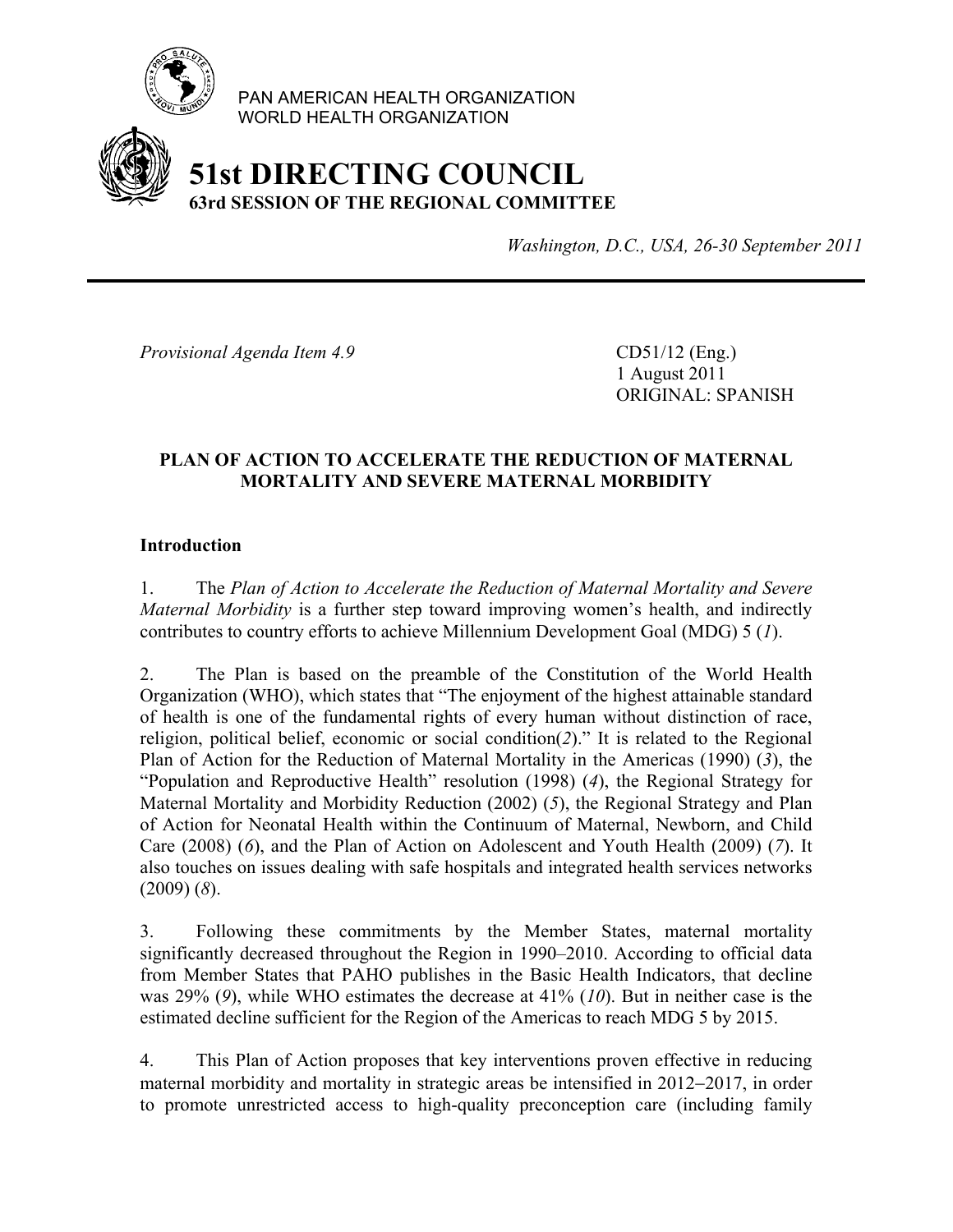CD51/12 (Eng.) Page 2

planning), as well as to antenatal, childbirth, and postpartum care provided by skilled personnel in the countries, who pursue an intercultural approach in their work.

# **Background**

5. Women's health, and particularly issues related to maternity, have been addressed in several international fora, such as the Conference on Safe Motherhood in Nairobi, Kenya (1987) (*11*), the International Conference on Population and Development in Cairo, Egypt (1994) (*12*), the Fourth World Conference on Women in Beijing, China (1995) (*13*), and the Millennium Summit (2000) (*1*).

6. In 2002 and 2004, the World Health Assembly adopted two resolutions addressing reproductive health—WHA55.19 (*14*) and WHA57.13 (*15*); the WHO Executive Board, in turn, adopted Resolution EB113.R11 (*16*), which is also related to this issue. More recently, the United Nations Human Rights Council, through Resolution R11/8 (2009) (*17*), recognized that preventable maternal morbidity and mortality involves a range of determinants linked to health, development, human rights, and fundamental freedoms. Adopting measures guaranteeing these rights, pursuant to international norms, would help to reduce maternal mortality (*18-24).*

7. At the regional level, maternal mortality has been addressed at several meetings of the PAHO Governing Bodies. In 1990, the 23rd Pan American Sanitary Conference (*3*) approved the Regional Plan of Action for Maternal Mortality and Morbidity Reduction in the Americas. Resolution CSP25.R13 on Population and Reproductive Health (Document CSP25/15) (*4*) was adopted in 1998, and the Regional Strategy for Maternal Mortality and Morbidity Reduction (Document CSP26/14) (*5*) was adopted in 2002.

8. Only four years remain to achieve MDG 5 targets. Based on basic health indicator data PAHO has published (*9*), a further 46% reduction is required to reach the targets; based on WHO estimate models, 34% is required (*10*). Two meetings devoted to the issue in 2010—the Regional Conference of Women Leaders (*26*) and the Women Deliver II Conference (*27*)—emphasized how little has been invested to date to address maternal mortality. In addition, the Group of Eight (G8) added its voice through the Muskoka Initiative (*28*), the United Nations Secretary General called for the implementation of a plan to promote a reduction in maternal mortality (*29*), and the recommendations of the Commission on Information and Accountability for Women's and Children's Health 2011 (*30*) issued recommendations on the problem. PAHO joined this effort at its 50th Directing Council in 2010, giving new impetus to the Safe Motherhood Initiative.

9. The Region's ministers of health stated in paragraph 53 of the Health Agenda for the Americas, 2008-2017, (*31*) that "Sexual and reproductive health is a priority issue in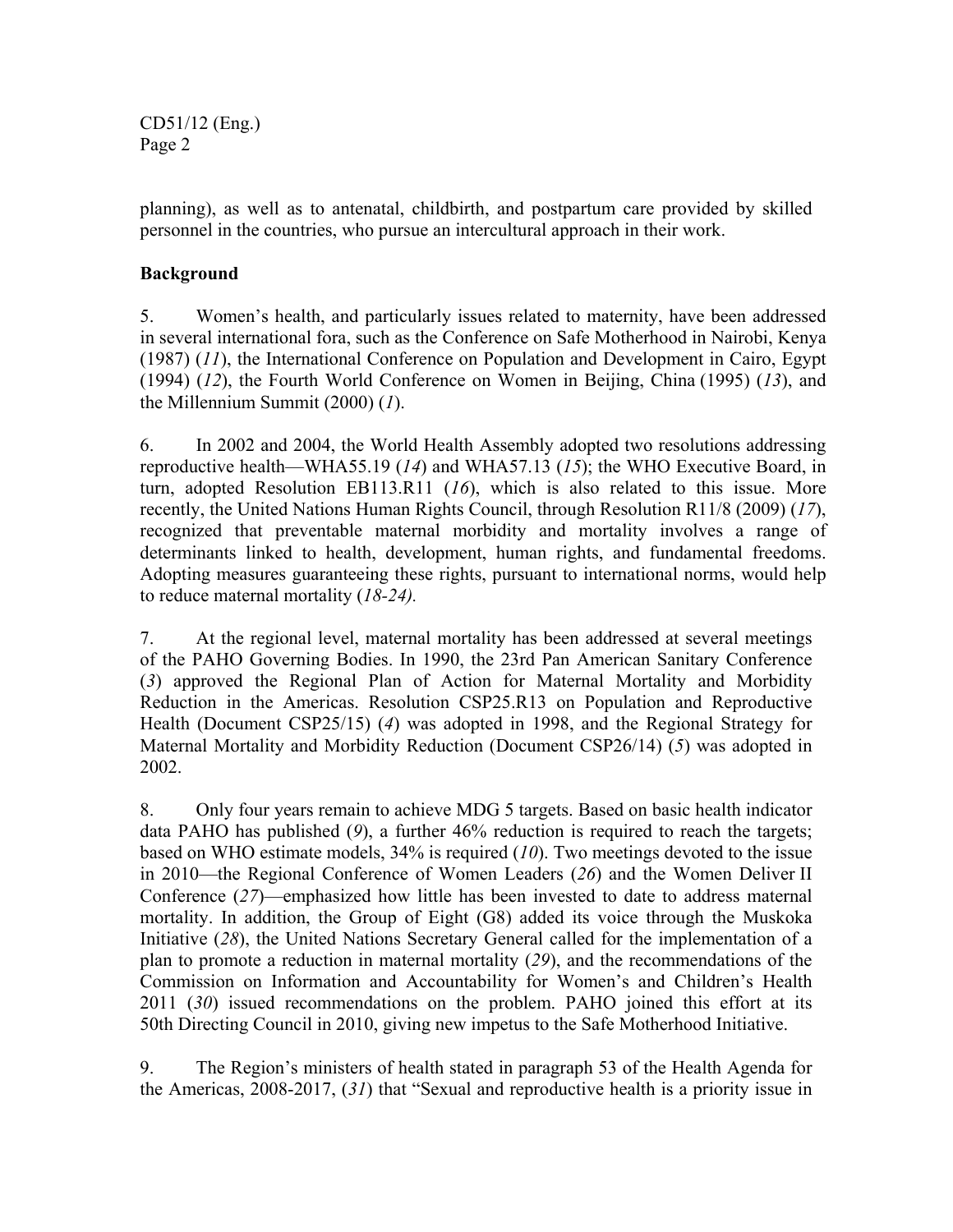the Region. It is imperative to provide women with continuous care that begins in the preconception period and continues during pregnancy, childbirth, and the puerperium, including care of the newborn" in order to reduce health inequalities between and within countries.

# **Situation analysis**

10. According to official figures published in the Basic Health Indicators 2010 (*9*) for Latin America and the Caribbean (LAC), there were 9,500 maternal deaths representing a maternal mortality ratio (MMR) of 88.9 per 100,000 live births. Nine of the Region's countries have MMR figures above the regional average: Bolivia, the Dominican Republic, Guatemala, Guyana, Haiti, Honduras, Paraguay, Peru, and Suriname. The majority of these deaths occur during childbirth and in the first hours postpartum. Almost none of the countries are reducing maternal mortality at a sufficient rate to meet the MDG 5 target—including those with lower MMR figures, such as Canada and the United States.

11. Approximately 95% of maternal mortality in LAC can be prevented by using knowledge currently available in the countries. The most frequent causes are pregnancyinduced hypertension (26%), hemorrhage (21%), complications of abortion in unsafe conditions (13%), obstructed labor (12%), sepsis (8%), and other direct causes (15%).

12. Violence against women is another risk factor for maternal death. WHO has demonstrated that 15% to 71% of women are victims of physical and sexual violence perpetrated by their partners (*32*), with 4% to 32% of women suffering violence during pregnancy. In 90% of the cases of violence against pregnant women, the assailant is the biological father (*33*). Although violence is not generally considered as a cause of maternal mortality, three U.S. cities confirmed that it had been the leading cause of death in 20% of cases (*34*). A recent publication argues that disrespect and abuse from health providers constitute other forms of violence against pregnant women, which implies that this constitutes a barrier to health care access (*35*).

13. Many maternal deaths arise from unwanted pregnancies and limited access to contraceptives, as evidenced by the high percentage of unmet contraceptive needs: from 20% to 40% (*9*) in the general population, and even higher among adolescents. The fact that many countries have laws restricting access to contraceptives—a specific example being bans on emergency oral contraceptives (*36*)—compounds this problem. Legal restrictions to abortion in many LAC countries lead women to resort to unsafe abortion as a contraceptive method. The rate of unsafe abortion in LAC is 31 per 1,000 women aged 15-44, in contrast to 22 in the rest of the world. The maternal mortality ratio due to unsafe abortion is three times higher in LAC than in developed regions. (10 versus 3 per 100,000 live births, respectively) (*37*).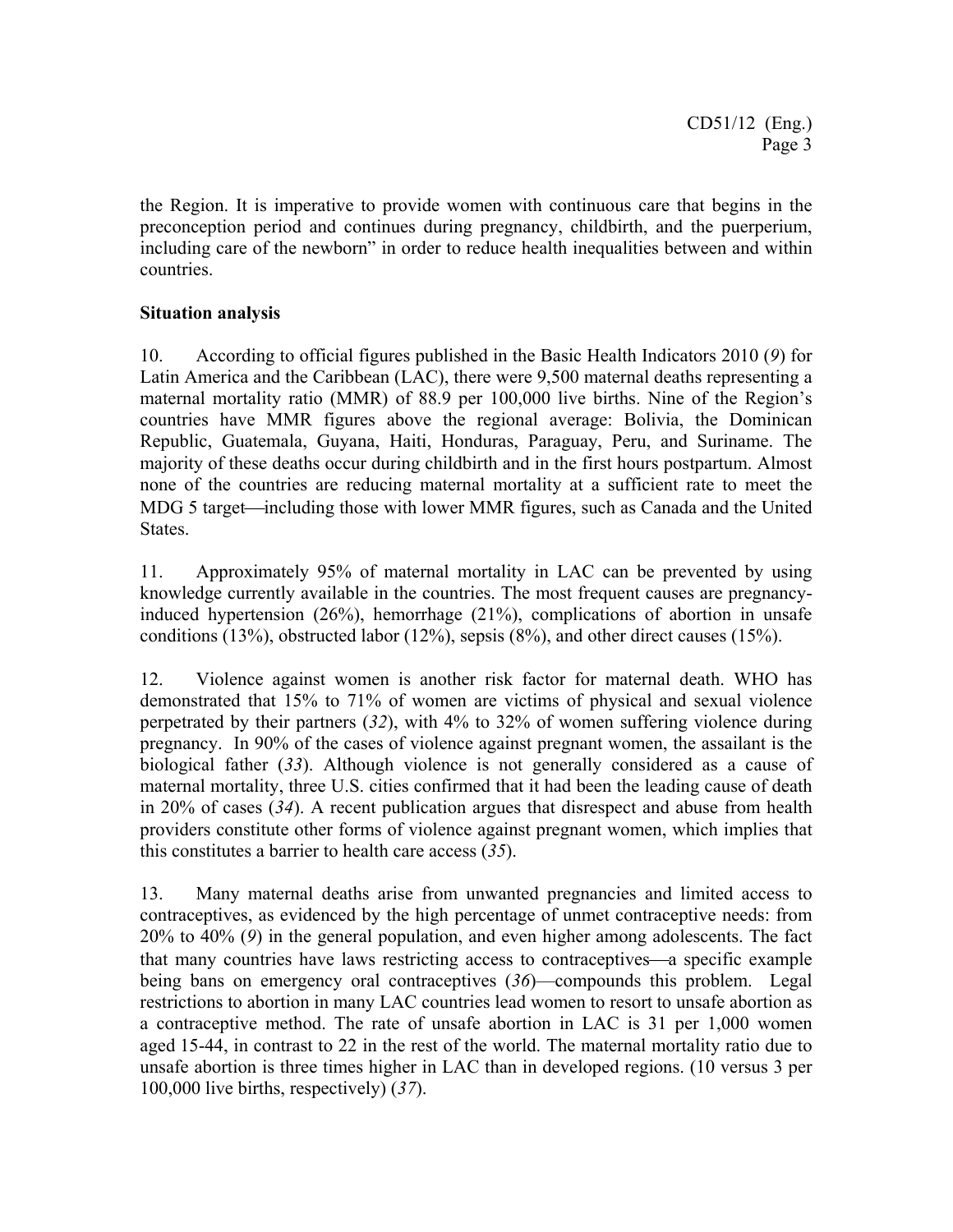14. Coverage figures for antenatal care and care during childbirth may seem high, but obscure existing inequities. For example, only 46% of pregnant women in rural populations have four antenatal check-ups, compared to 74% of urban women (*38*). Other marginalized communities, such as the poor and indigenous and Afro-descendant populations, have lower coverage, poor quality of care, and high MMR rates. In Brazil, for example, adequate antenatal care was observed in 67% of Caucasian, 44.7% of Afrodescendent, and 23.1% of indigenous women (*39*) in Brazil.

15. Often, the antenatal and childbirth care within reach of women fails to meet internationally recommended standards. Preconception monitoring is practically nonexistent in the Region. Furthermore, essential obstetric services are not distributed evenly; they are often of poor quality, due to a lack of personnel trained in needed skills. Moreover, not all institutions can fulfill basic requirements or provide all necessary medicines and supplies, such as laboratory reagents and safe blood. In short, there are deficiencies in coverage, quality, and continuity of care; in the availability of supplies; and in the equitable access to culturally sensitive health services regardless of where a woman lives or what her socioeconomic status is. C-section is a practice that saves lives. WHO estimates that the optimum C-section rate should be around 15%. Increments in the use of C-sections observed in the Region in recent years to levels higher than this optimum rate have increased the risk of maternal and perinatal mortality and morbidity *40*).

16. Severe maternal morbidity has received less study in LAC than maternal mortality. As many as 20 cases of maternal morbidity are estimated to occur for each maternal death recorded (*36*), and up to one quarter of these women may suffer severe and permanent sequelae. Maternal morbidity is concentrated in certain geographical areas and populations in some countries, thus, regional and national morbidity reduction initiatives must be targeted accordingly.

17. The situation analysis and the proposed Plan of Action are consistent with the expected outcomes of the fourth strategic objective of WHO's Medium-term Strategic Plan 2008–2013, particularly expected results 4.1, 4.2, 4.3, 4.4, 4.6, 4.7, and 10.1 for the entire Organization, which correspond to the expected results for the PAHO Strategic Plan for the Region (see Annex C).

# **Proposal**

18. Existing preventable maternal mortality and morbidity reflect current inequities, inequalities, and lack of empowerment for women. Although socioeconomic, cultural, and environmental determinants are key factors in reducing maternal mortality and morbidity, specific measures directly aimed at reducing maternal mortality and morbidity could be adopted in the health sector. These include structuring health services so as to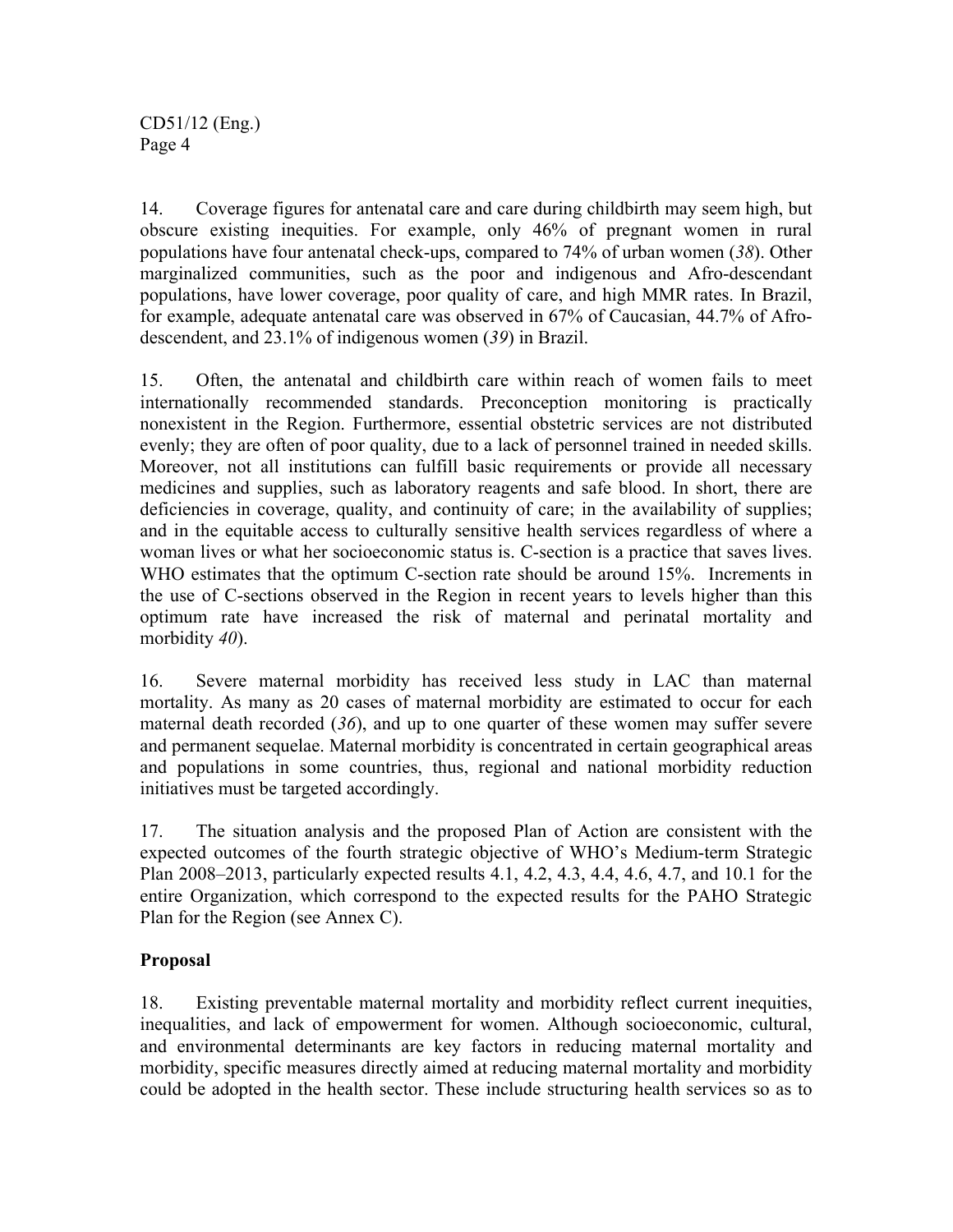provide better care for women in the area of family planning and in preconception, antenatal, childbirth, and postpartum care. This Plan of Action directly addresses critical elements that can help prevent maternal deaths and severe morbidity.

- 19. General objectives of the Plan of Action are:
- (a) to help accelerate the reduction in maternal mortality,
- (b) to prevent severe maternal morbidity, and
- (c) to strengthen surveillance of maternal morbidity and mortality.

20. Four strategic areas and nine interventions of proven benefit to maternal and perinatal health have been identified and prioritized (see Annex A).

21. The plan is to be executed between 2012 and 2017 by strengthening partnerships at different levels, e.g., with the Regional Working Group for the Reduction of Maternal Mortality, scientific societies, academic journals, and civil society.

**Strategic area 1:** Prevention of unwanted pregnancies and resulting complications.

*Objective 1***:** Increase the use of modern contraceptive methods by women of reproductive age, with emphasis on adolescents.

#### *Effective interventions*

Increase contraceptive coverage (including use of emergency contraceptive methods) and the availability of family planning counseling prior to conception and after an obstetric event.

*Goal 1:* By 2017, the countries of the Region will have reduced the prevalence of unmet contraceptive needs by 20%.

# *Indicators1*

Rate of use of modern contraceptive methods by women of reproductive age, with a breakdown by age group and urban/rural residence. (Baseline: 60%. Target: 70%.)

 $\overline{a}$ 1 At the current time, there is only partial information for fully defining the base lines and targets for some indicators. At the conclusion of the first year of the plan's execution, a review will be conducted to complete the information, and at the same time, this plan will be aligned with the Strategic Objectives and Indicators of the Organization's Strategic Plan 2013-2017.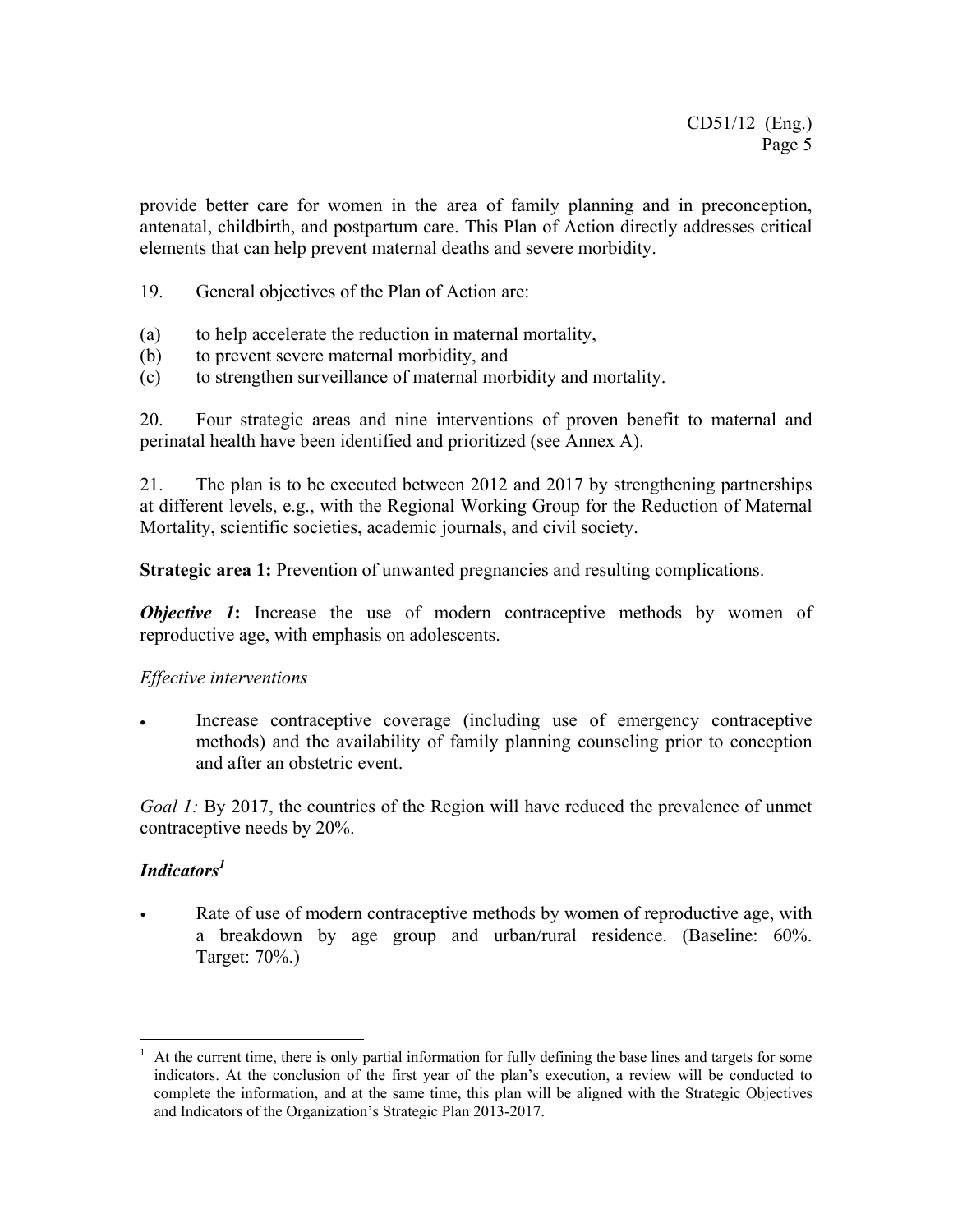CD51/12 (Eng.) Page 6

- Number of countries that have national data on postpartum and/or post-abortion contraceptive counseling and provision of contraceptives by their health services. (Baseline: to be determined. Target: 90%.)
- Percentage of deaths in women due to abortion reduced by 50%. (Baseline: 13%. Target: 7%.)

### *Activities at the regional level*

- 1.1 Engage in promotion activities with a wide range of actors to address the information, cultural, social, and religious factors that affect the delivery and uptake of family planning services.
- 1.2 Disseminate: (a) *A global handbook for providers*, (b) *Decision-making tool for family planning clients and providers, and* (c) *Medical eligibility criteria for contraceptive use.*
- 1.3 Organize training workshops to introduce the above resources.
- 1.4 Support the contraceptive security initiative for the procurement of contraceptive supplies.

*Activities at the national level (to be undertaken by Member States with support from PAHO, and other regional resources).* 

- 1.5 Formulate and/or adopt national laws and regulatory frameworks that ensure universal access to modern contraceptive methods.
- 1.6 Ensure that adolescents have access to information on sexual and reproductive health, especially information on delaying the start of sexual activity in order to make informed choices; work with key partners to facilitate the availability of information resources.
- 1.7 Promote plans and programs that encourage the spacing of pregnancies.
- 1.8 Formulate a national family planning plan with its attendant budget to address the needs of different population groups that includes incorporating a culturally sensitive approach.
- 1.9 Hold training workshops for health workers, with special emphasis on primary health care and contraceptive methods, including emergency contraceptive methods.
- 1.10 Promote the supply—and supply logistics—of contraceptives, especially at primary health care facilities.
- 1.11 Promote strengthening of national and local committees on maternal death, and urge that they address the prevention of unwanted pregnancies.
- 1.12 Implement mass communication strategies on sexual and reproductive health.

**Strategic area 2:** Universal access to affordable, high-quality maternity services within the coordinated health care system.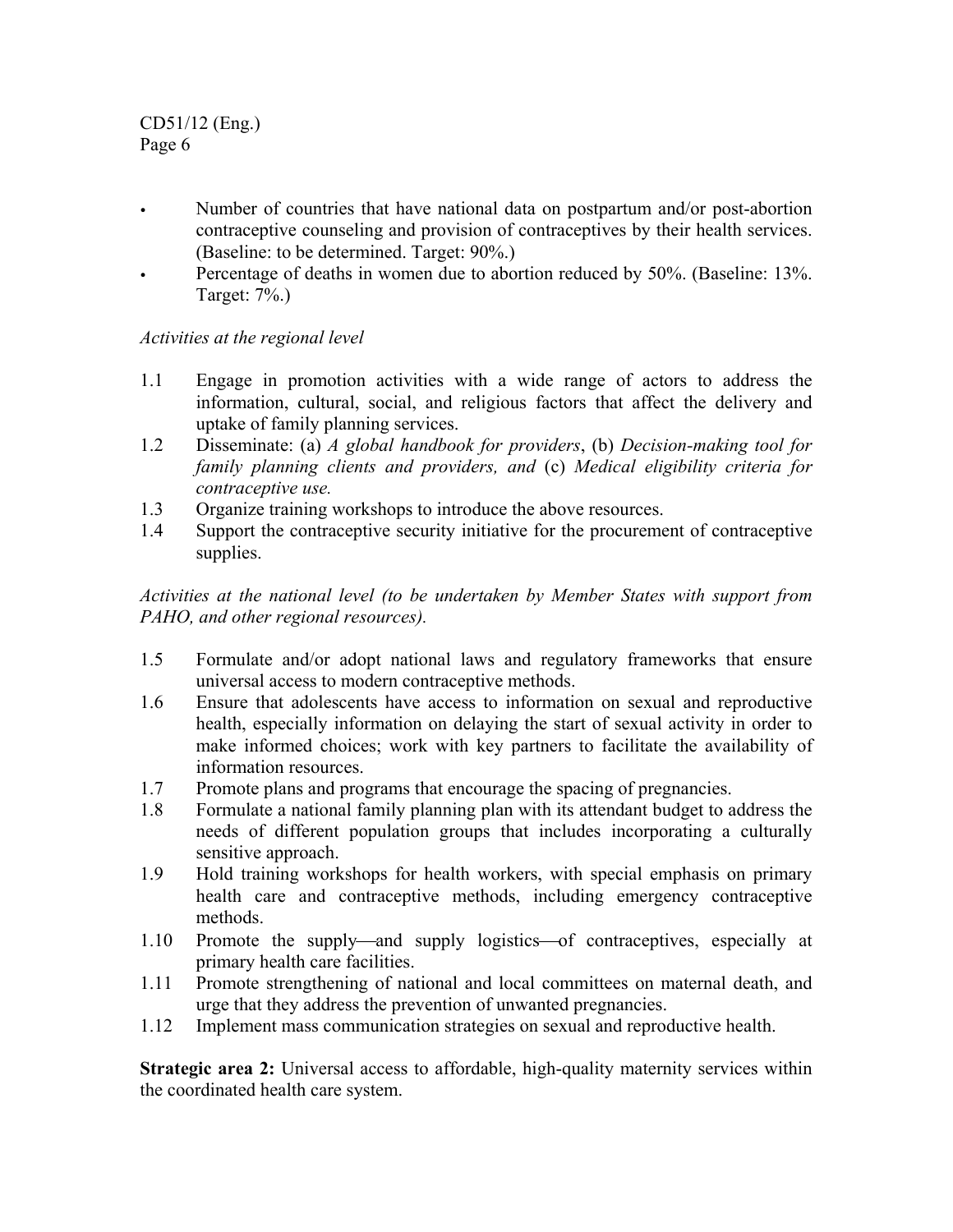*Objective 2:* Ensure that quality maternal health care services are offered within integrated health systems.

### *Effective interventions*

- Access to affordable, high-quality preconception, antenatal, childbirth, and postpartum care, by level of maternal and perinatal care considering a regionalized approach within the framework of the regionalization of maternal and perinatal care.
- Maternity waiting homes, as appropriate.
- Use of evidence-based practices.
- Timely referral and counter-referral.
- Prevention and detection of intrafamily violence during pregnancy.

*Goal 2.1:* By 2017, the Region's countries reach a level where four or more antenatal check-ups occur for 70% of pregnancies.

*Goal 2.2:* By 2017, the Region's countries reach a level where 60% of women have postpartum check-ups during the first seven days after discharge.

*Goal 2.3:* By 2017, areas with geographical-access problems have adopted the maternity waiting homes strategy.

*Goal 2.4:* By 2017, the use of selected effective interventions to reduce maternal morbidity and mortality has increased.

# *Indicators*

- Number of countries with 70% coverage of four or more antenatal visits. (Baseline: 50%. Target: 90%.)
- Institutional coverage of deliveries. (Baseline: 89.8%. Target: 93%.)
- Number of countries that have at least 60% coverage for postpartum visit at seven days after delivery. (Baseline: to be determined. Target: 80%.)
- Number of countries that use oxytocics in 75% of institutional births during the third-stage of labor, once the umbilical cord has ceased to pulse. (Baseline: to be determined. Target: 90%.)
- Number of countries that use magnesium sulfate, in addition to interrupting the pregnancy, in 95% of cases of severe preeclampsia/eclampsia in institutional births. (Baseline: to be determined. Target: 90%.)
- Number of countries with safe blood available in 95% of the facilities that provide emergency childbirth care. (Baseline: to be determined. Target: 100%.)
- Number of countries monitoring intrafamily violence during pregnancy in 95% of institutional births. (Baseline: to be determined. Target: 80%.)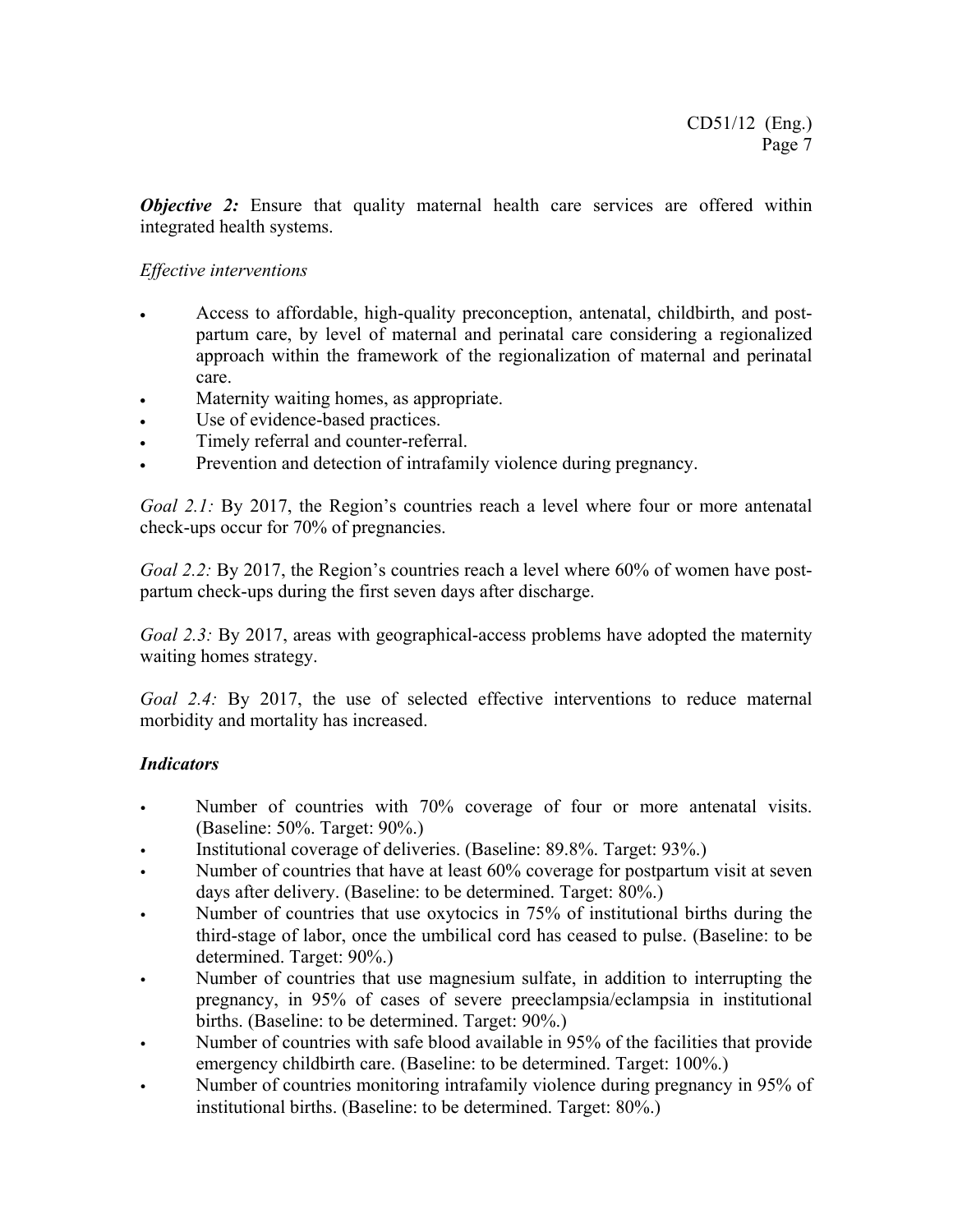CD51/12 (Eng.) Page 8

- Number of countries with C-section rate above 20% that reduce their C-section rate by at least 20% by 2017. (Baseline:17. Target: 100%.)
- Number of countries with maternal deaths due to obstructed labor. (Baseline 15. Target: 0.)

# *Activities at the regional level*

- 2.1 Disseminate the WHO evidence-based guidelines encompassing care from preconception through the postnatal period, as well as PAHO's *Guides for the Primary Health Care-Focused Continuum of Care of Women and Newborns*.
- 2.2 Disseminate the perinatal technologies developed by the Latin American Center of Perinatology (CLAP) and PAHO.
- 2.3 Disseminate the maternity waiting homes proposal.
- 2.4 Disseminate manuals on obstetric emergencies and on improving efficiency.
- 2.5 Disseminate guidelines on early detection, prevention, and treatment of intrafamily violence.
- 2.6 Disseminate the WHO virtual library on sexual and reproductive health.
- 2.7 Promote successful maternal and perinatal models in the Region, in addition to models taken from the Safe Motherhood Initiative.
- 2.8 Promote vaccination of pregnant women against H1N1 or other emerging influenza viruses.

# *Activities at the national level*

- 2.9 Formulate and adopt national laws and regulatory frameworks for universal access to quality maternity services.
- 2.10 Formulate and execute a national safe motherhood plan that includes an intercultural approach, and its attendant budget, including systems for referral and counter-referral.
- 2.11 Organize training workshops for health workers focusing on primary health care from preconception through the puerperium.
- 2.12 Set up maternity waiting homes, where appropriate.
- 2.13 Ensure that antenatal care covers monitoring of blood pressure, uterine height, maternal weight, anemia, and proteinuria; syphilis/HIV screening; and nutrition counseling and information on warning signs; and ensure that there is an increase in H1N1 influenza and tetanus vaccination coverage.
- 2.14 Evaluate the efficiency of the primary health care and maternity and perinatal health services and promote their improvement.
- 2.15 Provide proper reporting and monitoring and supervision of services.
- 2.16 Organize user-satisfaction surveys.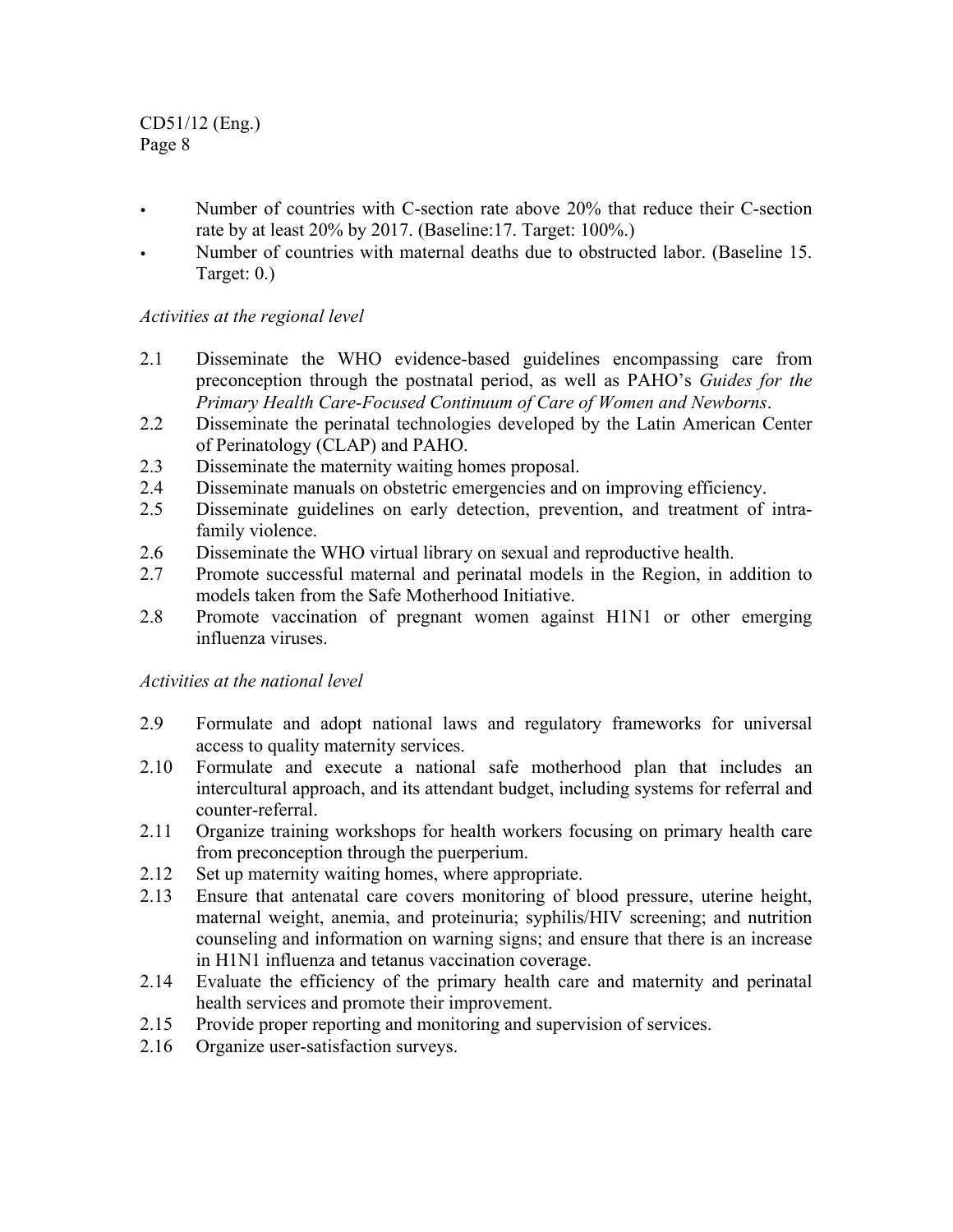2.17 Establish policies that promote humanization of care throughout the reproductive cycle, including accompaniment of women during labor and childbirth by persons of their choice.

### **Strategic area 3:** Skilled human resources

*Objective 3:* Increase the number of skilled personnel in health facilities for preconception, antenatal, childbirth, and postpartum.

### *Effective interventions*

- Increase the availability of skilled health workers for preconception, antenatal, childbirth, and postpartum care in basic and emergency obstetric units.
- Increase the 24-hour availability of staff to attend births and handle obstetric complications.

*Goal 3:* By 2017, 90% of the Region's countries have 80% coverage of childbirth and postpartum care provided by skilled personnel, as defined by WHO.

### *Indicators*

- Number of countries that have 80% coverage of childbirth care provided by skilled personnel, as defined by WHO. (Baseline: 43. Target: 48.)
- Number of countries that have 80% or higher coverage of postnatal care provided by skilled personnel capable of caring for both mother and newborn, as defined by WHO. (Baseline: 23. Target: 48.)
- Percentage of emergency obstetric care (EmOC) health facilities (basic and comprehensive) that perform an audit of all maternal deaths. (Baseline: to be determined. Target: 90%.)
- Number of countries that annually present a maternal health report to the public that includes maternal mortality statistics, including the national MMR. (Baseline: to be determined. Target: 100%.)

#### *Activities at the regional level*

- 3.1 Support the formulation and strengthening of undergraduate and graduate programs that train health workers to provide preconception, maternal (including obstetric emergencies), and perinatal care.
- 3.2 Prepare training materials for personnel that include the use of new information, technologies, including an intercultural approach, as appropriate.
- 3.3 Support training programs in professional midwifery and maternal and child health nursing, and include these models of care, with their attendant budget and specific activities, in national health plans.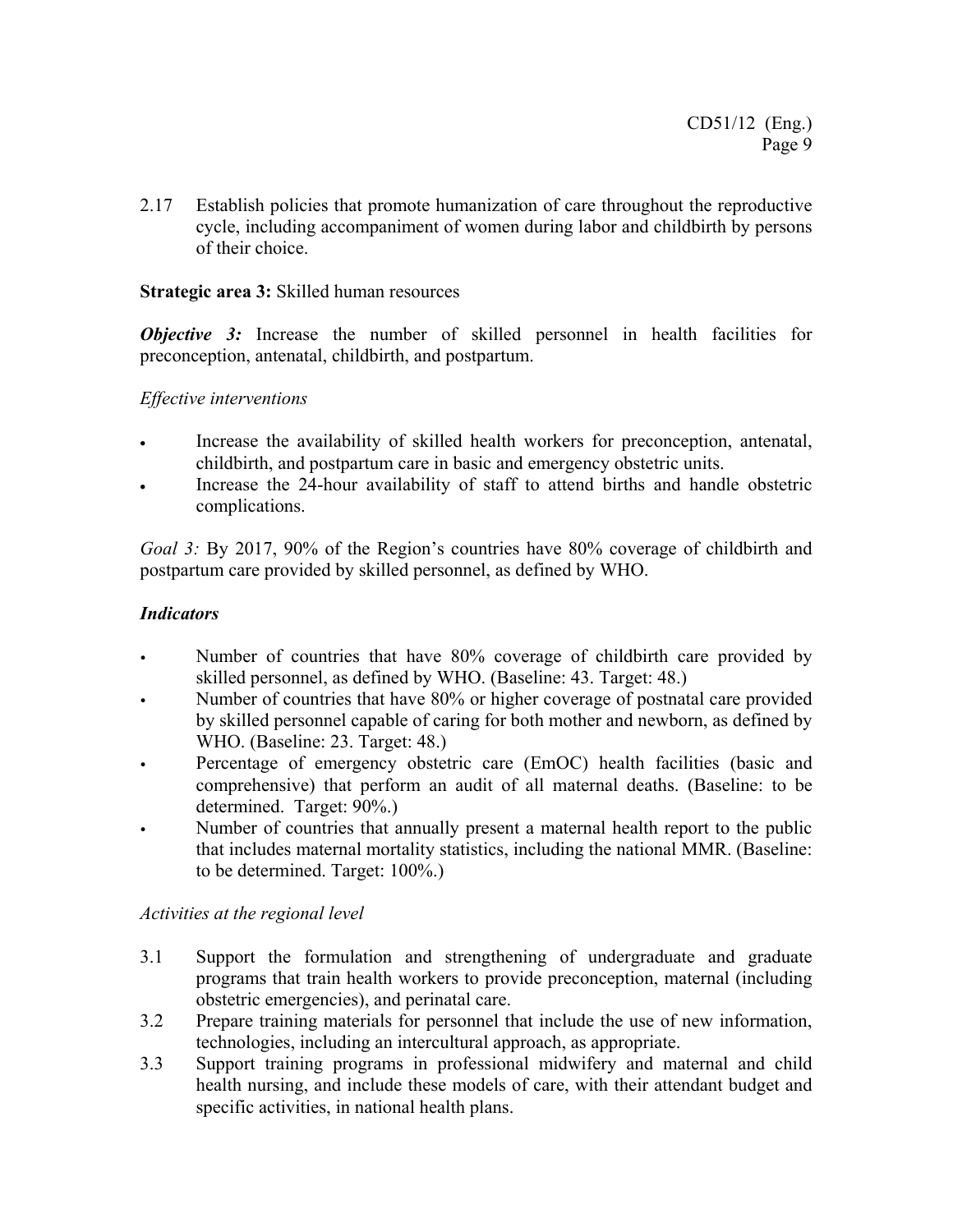CD51/12 (Eng.) Page 10

### *Activities at the national level*

- 3.4 Identify the number of practicing health personnel by occupational category and competencies, and determine the gap between existing and needed levels for quality care.
- 3.5 Define the package of essential competencies that health care workers should master to provide preconception, maternal, and perinatal care according to country needs.
- 3.6 Formulate a national human resources plan with its attendant budget.
- 3.7 Formulate and implement strategies to provide continuing training for health care workers at different levels of care in preconception, maternal, and perinatal care.
- 3.8 Create incentives to recruit and retain personnel for underserved populations and rural and remote areas.

**Strategic area 4:** Strategic information for action and accountability

*Objective 4:* Strengthen information systems and maternal and perinatal health monitoring in the framework of integrated information and vital statistics systems.

### *Effective interventions*

- Institute and consolidate perinatal and maternal information and monitoring systems.
- Establish committees with community participation to analyze maternal mortality and provide remedies, as appropriate.

*Goal 4:* By 2017, 60% of the Region's countries have systems capable of generating information on maternal and perinatal health within an integrated and coordinated system of care.

#### *Indicators*

- Number of countries where the health system has a functioning perinatal information system. (Baseline: 16. Target: 29.)
- Number of countries where the health system maintains a registry of severe maternal morbidity. (Baseline: to be determined. Target: 80%.)
- Number of countries whose coverage of maternal deaths in vital record systems is 90% or more. (Baseline: to be determined. Target: 100%.)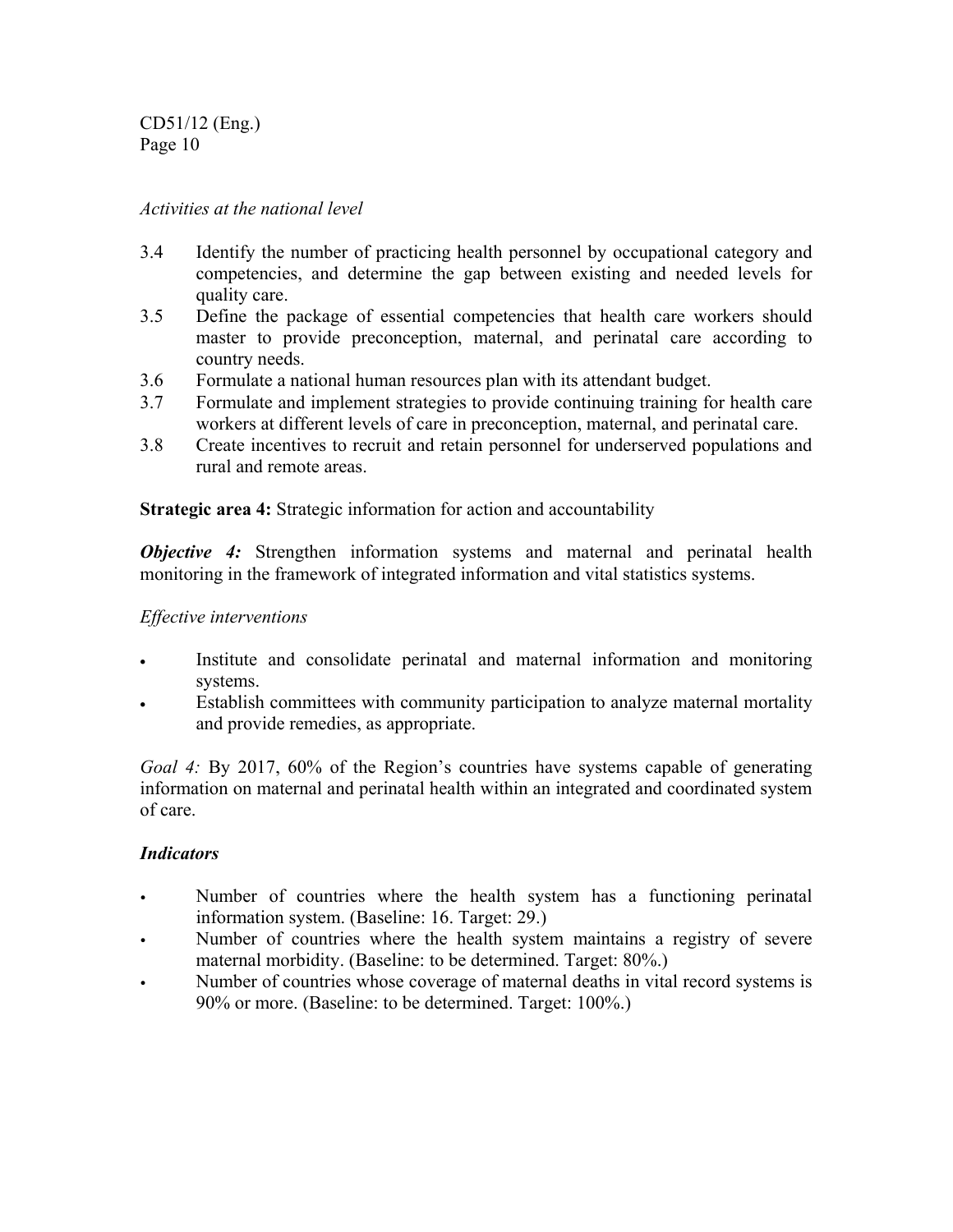#### *Activities at the regional level*

- 4.1 Promote the use of perinatal clinical records, with computer support for automated analysis of information and administration of services.
- 4.2 Promote the dissemination of surveillance systems models, such as the CLAP/PAHO Perinatal Information System.
- 4.3 Develop materials for training in interpreting surveillance information.
- 4.4 Promote the strengthening of epidemiological surveillance and the formation of committees to analyze severe maternal mortality and severe morbidity.

#### *Activities at the national level*

- 4.5 Formulate and/or adapt regulatory frameworks for the use of perinatal clinical records.
- 4.6 Implement a national plan, with its budget, to strengthen information systems and maternal and perinatal health surveillance systems.
- 4.7 Organize training workshops for health workers on preparing clinical histories and vital statistics certificates, and for analyzing and using this information.
- 4.8 Establish or strengthen intersectoral committees, with community participation, to analyze and audit maternal mortality and severe morbidity and to develop solutions for the services, as appropriate.
- 4.9 Allocate the necessary budget and personnel to oversee compliance with standards of care.

22. To develop these strategic areas, PAHO will work with other organizations using an inter-programmatic approach—to prioritize those countries with most urgent needs and those interventions with the greatest impact, as well as to build networks and mobilize resources. PAHO will provide technical cooperation for the implementation, monitoring, and evaluation of the Plan of Action, and will disseminate it. The Organization will also support the systematization of best practices, encourage sharing of the best experiences, and promote information exchange among the countries.

#### **Monitoring, assessment, and evaluation**

 $\overline{a}$ 

23. This Plan of Action promotes the achievement of Strategic Objectives  $4^2$  and  $10^3$ of the PAHO Strategic Plan. Expected regional-level results relating to the plan are detailed in Annex C. Monitoring and evaluation of the plan will be in line with the framework of the Organization's results-based management, as well as with its processes

 $2^2$  SO 4: To reduce morbidity and mortality and improve health during key stages of the life cycle, including pregnancy, childbirth, the neonatal period, childhood, and adolescence, and improve sexual and reproductive health and promote active and healthy aging for all individuals.

<sup>&</sup>lt;sup>3</sup> SO 10: To improve the organization, management, and delivery of health services.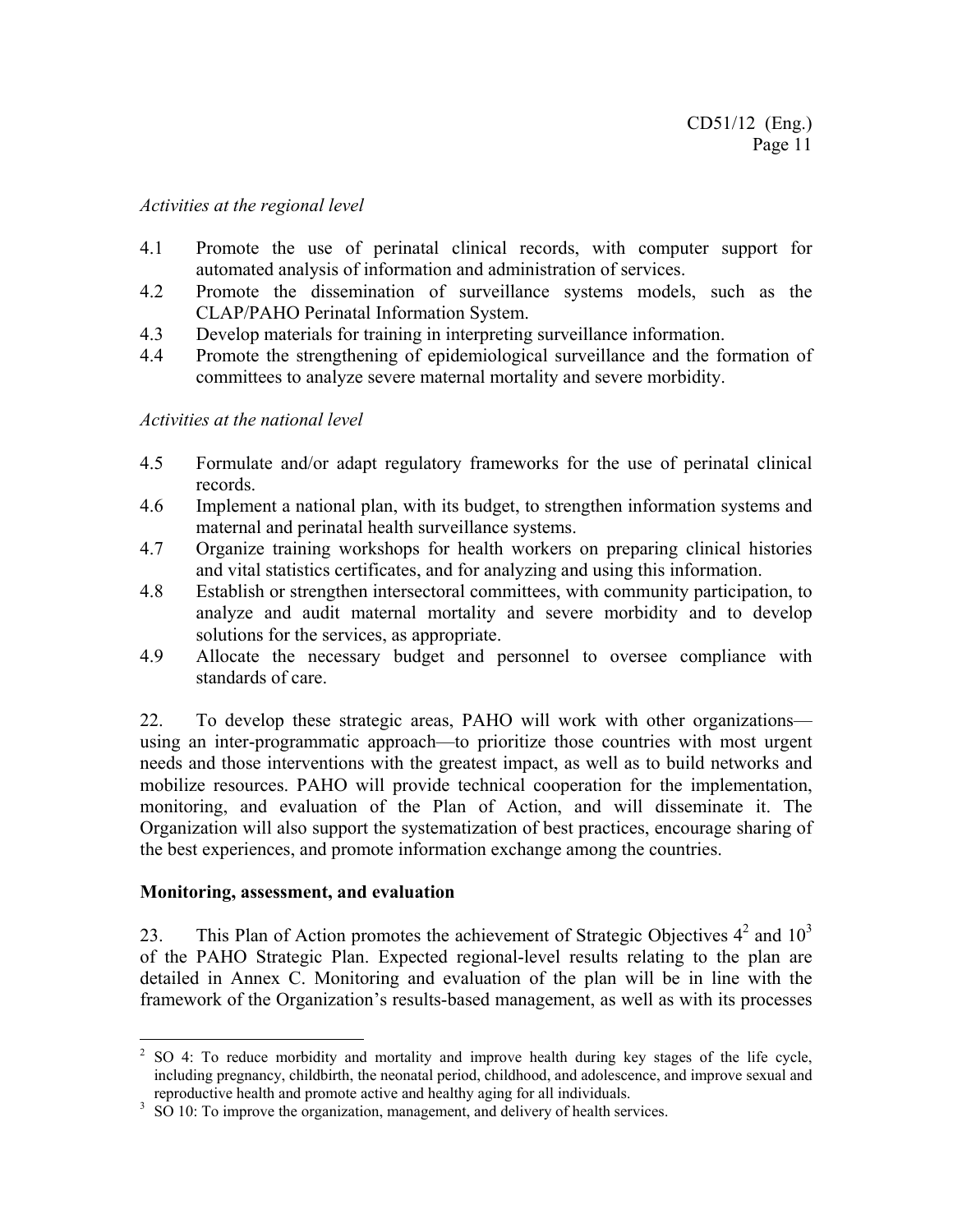CD51/12 (Eng.) Page 12

for monitoring and evaluating performance. To this end, progress reports will be prepared every two years, based on the available information.

24. Data will be verified, using sources such as vital statistics, national health surveys, and specific studies designed for this plan. In addition, the following impact indicators will be recorded:

- (a) Total maternal mortality ratio (MMR), by cause and age.
- (b) Total severe maternal morbidity ratio, by cause.
- (c) Maternal Mortality Rate (maternal deaths per 100,000 women aged 15–44).
- (d) Number of countries with an MMR of less than 75 (per 100,000 live births) in 2017. (Target: 100%)
- (e) Number of countries with MMR greater than 125 (per 100,000 live births) among geographic and ethnic subpopulations of women (i.e. indigenous/non-indigenous; rural/urban) and by subnational level (i.e. department, province, state).

25. There are plans to conduct an assessment during the process aimed at instituting corrective measures as necessary. At the conclusion of the period covered by the plan, an evaluation will be conducted to determine the strengths and weaknesses of overall execution and the factors that account for successes and failures, as well as to determine future actions.

# **Conclusion**

26. Despite attention in the Region to the issue of reducing maternal morbidity and mortality, progress remains inadequate. Although information on cost-effective interventions is available that could prevent more than 80% of maternal deaths, mothers and their children continue to face financial, geographic, social, legal, and attitudinal barriers that impede their access to quality services. PAHO hopes that the approval and implementation of this Plan of Action with the broadest commitment of the countries of the Americas, will allow women and children to exercise their basic rights and will foster social justice.

# **Action by the Directing Council**

27. The Directing Council is requested to review this document and to consider the adoption of the resolution that appears in Annex B.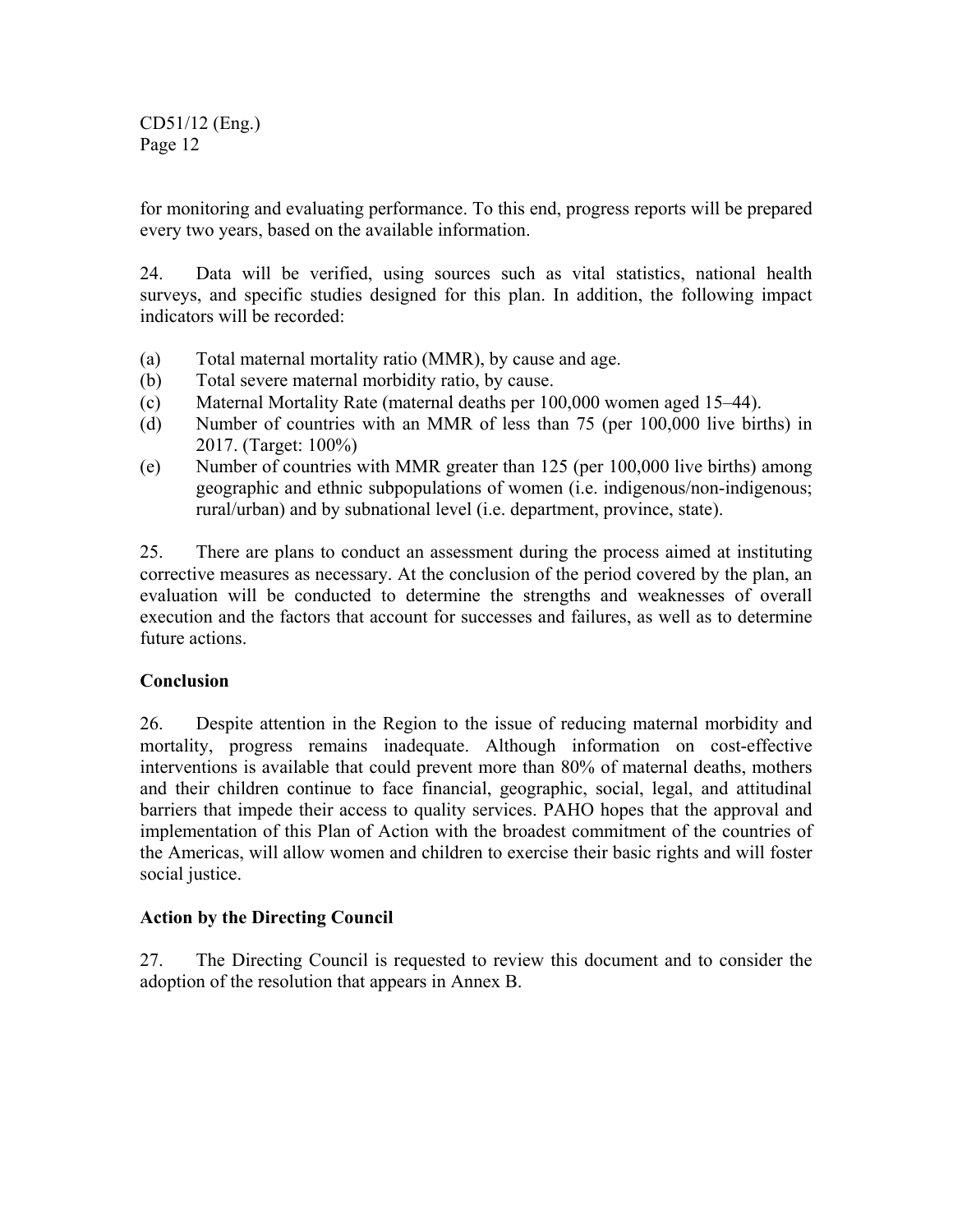### **References**

- 1. United Nations. United Nations Millennium Declaration [Internet]. Fifty-fifth session of the UN General Assembly; 2000 Sept. 13. New York: UN; 2000 Sept.18 (Resolution A/RES/55/2) [cited 2011 Feb. 24]. Available from: http://www.un.org/millennium/declaration/ares552e.pdf.
- 2. World Health Organization. Constitution of the World Health Organization. [Internet] In: WHO Basic Documents. Geneva, Switzerland: WHO; 2010. p. 1 [cited 2011 Apr. 25]. Available from: http://www.who.int/governance/eb/who\_constitution\_en.pdf
- 3. Pan American Health Organization. Regional plan of action to reduce maternal mortality in the Americas. 23rd Pan American Sanitary Conference; 1990 Sept. 24-28; Washington (DC), US. Washington (DC): PAHO; 1990 (Document CSP23/10).
- 4. Pan American Health Organization. Population and reproductive health [Internet]. 25th Pan American Sanitary Conference; 1998 Sept. 21-25; Washington (DC), US. Washington (DC): PAHO; 1998 (Document CSP25/15) [cited 2011 Feb.24]. Available from: http://www.paho.org/english/gov/csp/csp25\_15.pdf.
- 5. Pan American Health Organization. Regional strategy for maternal mortality and morbidity reduction [Internet]. 26th Pan American Sanitary Conference; 2002 Sept. 23-27; Washington (DC), US. Washington (DC): PAHO; 2002 (Document CSP26/14) [cited 2011 Feb. 24]. Available from: http://www.paho.org/english/gov/csp/csp26-23-e.pdf.
- 6. Pan American Health Organization. Regional strategy and plan of action for neonatal health within the continuum of maternal, newborn, and child care [Internet]. 48th Directing Council; 2008 Sept. 29-Oct. 3; Washington (DC), US. Washington (DC): PAHO; 2008 (Document CD47/7) [cited 2011 Feb. 24] Available from: http://www.paho.org/english/gov/cd/cd48-07-e.pdf.
- 7. Pan American Health Organization. Plan of action on adolescent and youth health [Internet]. 49th Directing Council, 2009 Sept. 28-Oct. 2; Washington (DC), US. Washington (DC): PAHO; 2009 (Document CD49/12) [cited 2011 Feb. 24]. Available from: http://new.paho.org/hq/dmdocuments/2009/CD49-12-e.pdf.
- 8. Pan American Health Organization. Integrated health services delivery networks based on primary health care [Internet]. 49th Directing Council; 2009 Sept. 24-Oct. 2;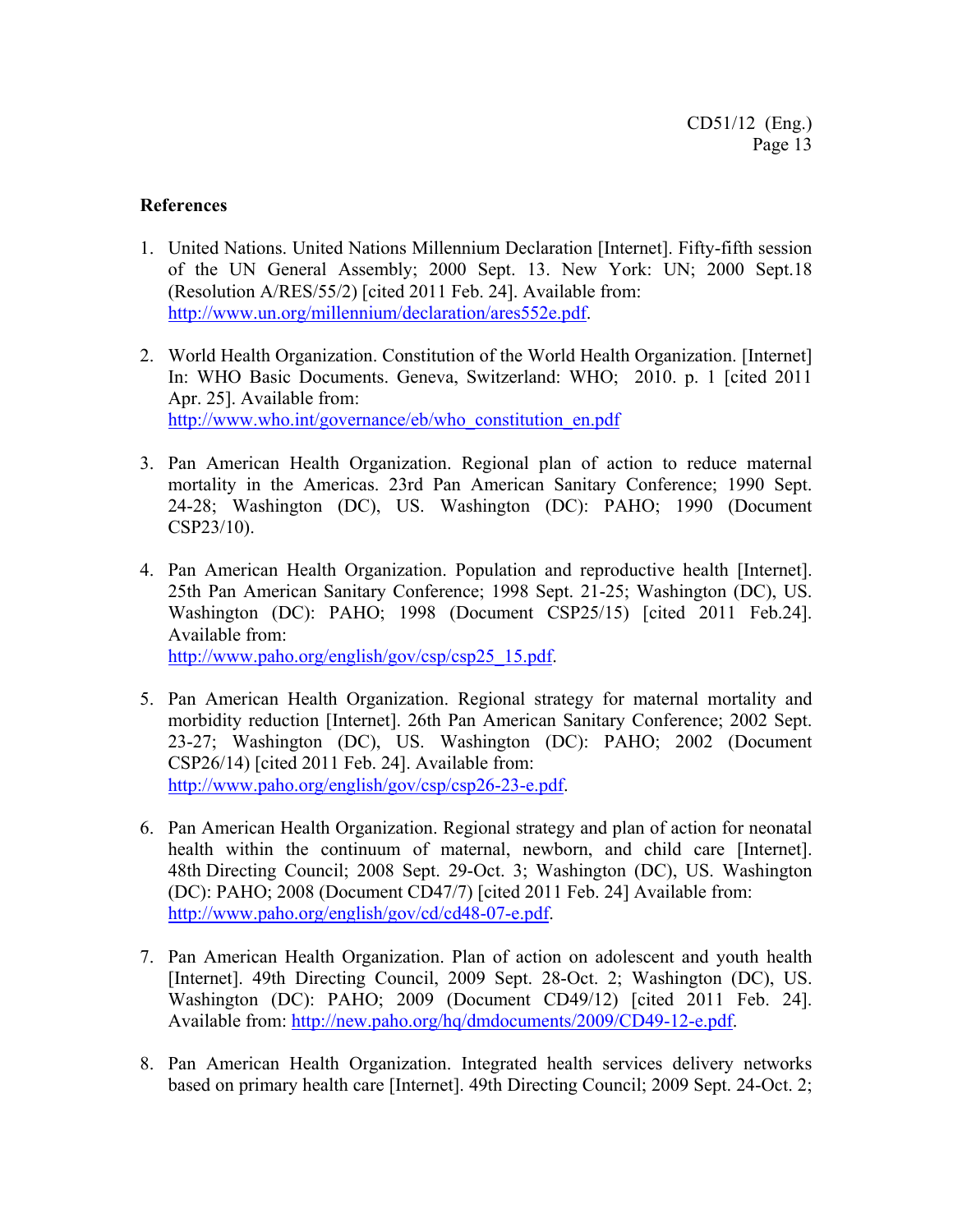Washington (DC), US. Washington (DC): PAHO; 2009 (Resolution CD49.R22). [cited 2 Mar. 2011] Available from: http://new.paho.org/hq/dmdocuments/2009/CD49.R22%20(Eng.).pdf.

- 9. Pan American Health Organization. Health situation in the Americas: Basic Indicators 2010 [Internet]. Washington (DC), US: PAHO; 2011 [cited 2011 Feb. 24]. Available from: http://new.paho.org/hq/index2.php?option=com\_content&do\_pdf=1&id=3528.
- 10. World Health Organization / UNICEF/ UNFPA/World Bank. Trends in maternal mortality: 1990 to 2008. [Internet]. Geneva, Switzerland 2010. [cited 2011 August. 4]. Available from: http://whqlibdoc.who.int/publications/2010/9789241500265\_eng.pdf
- 11. World Health Organization / World Bank / United Nations Population Fund. Safe Motherhood Conference: Safe Motherhood Initiative; Nairobi, Kenya; 1987. Geneva, Switzerland: WHO; 1988.
- 12. United Nations Population Fund. International Conference on Population and Development; September 1994; Cairo, Egypt. Summary of the program of action. [Internet]. New York: UNDP; 1994 [cited 2011 Feb. 24]. Available from: http://www.un.org/ecosocdev/geninfo/populatin/icpd.htm.
- 13. United Nations. Fourth World Conference on Women: action for equality, development and peace; 1995 Sept. 4; Beijing, China [Internet]. New York: UN; 1995 [cited 2011 Feb. 24]. Available from: http://www.un.org/womenwatch/daw/beijing/official.htm
- 14. World Health Organization. WHO's contribution to achievement of the development goals of the United Nations Millennium Declaration [Internet]. 55th World Health Assembly; 2002 May 13-18; Geneva, Switzerland. Geneva, Switzerland: WHO; 2002 (Resolution A55/19) [cited 2011 Feb. 24]. Available from: http://www.who.int/mediacentre/news/notes/notewha55/en/index.html.
- 15. World Health Organization. Reproductive health [Internet]. 57th World Health Assembly; 2004 May 17-22; Geneva, Switzerland. Geneva: WHO; 2004 (Document A57/13) [cited 2011 Feb. 24]. Available from: http://www.cptech.org/ip/health/who/wha57.html.
- 16. World Health Organization. Reproductive health: draft strategy to accelerate progress towards the attainment of international development goals and targets [Internet].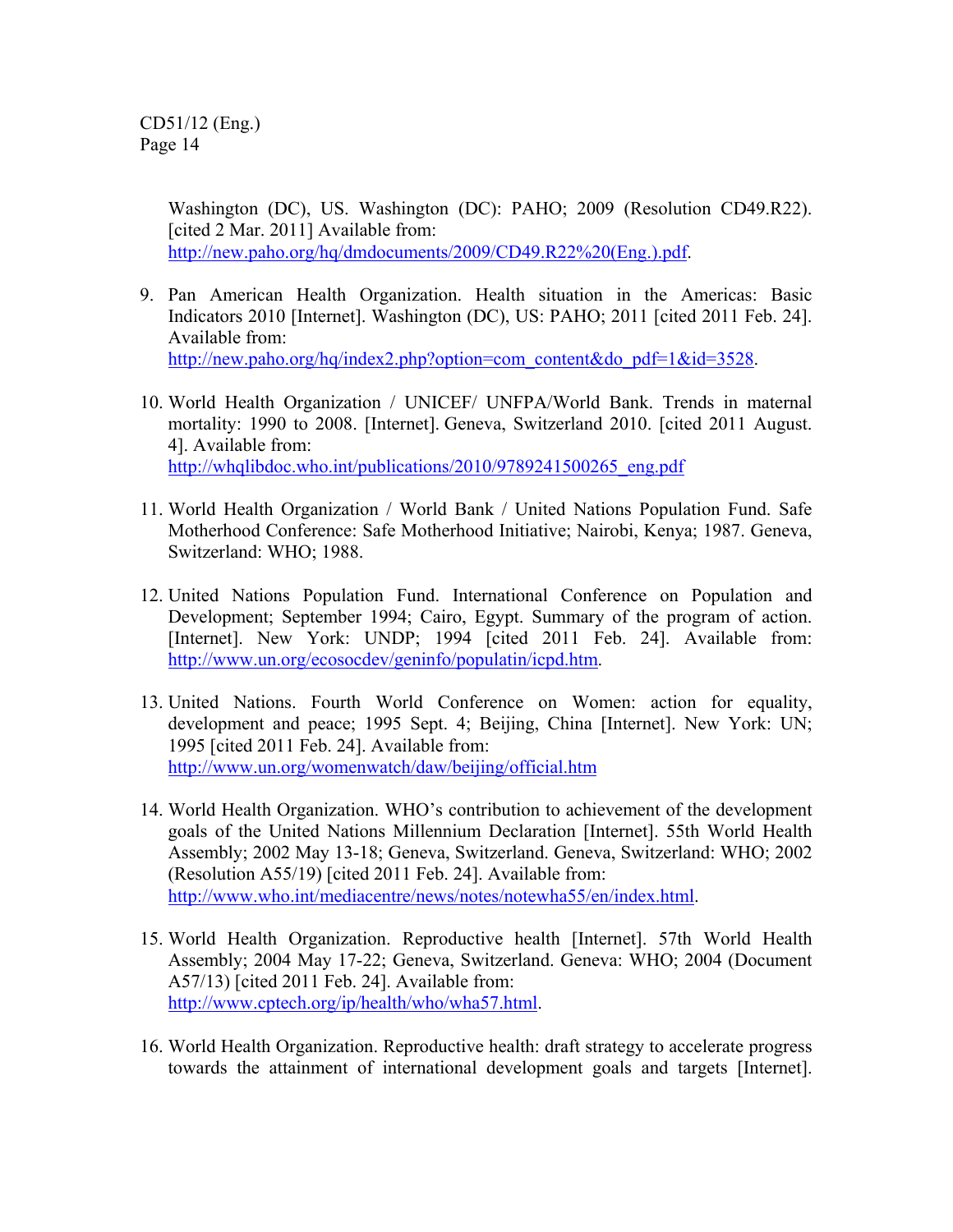113th Meeting of the Executive Board; 2004 Jan. 19-24; Geneva, Switzerland. Geneva: WHO; 2004 (Resolution EB113.R11) [ cited 2011 Feb. 24]. Available from: http://www.searo.who.int/LinkFiles/Reated\_Links\_EB113R11.pdf.

17. United Nations. Preventable maternal mortality and morbidity and human rights [Internet]. Eleventh Session of the Human Rights Council; 2009 June 2-19; Geneva, Switzerland. Geneva: WHO; 2009 (Resolution 11/8) [cited 2011 Feb. 24]. Available from:

http://www2.ohchr.org/english/bodies/hrcouncil/11session/.

- 18. Pan American Health Organization. Strategic objective 7: To address the underlying social and economic determinants of health through policies and programs that enhance health equity and integrate pro-poor, gender-responsive, and human rightsbased approaches. In: Proposed Strategic Plan 2008-2010 [Internet]. 27th Pan American Sanitary Conference; 2007 Oct. 1-5; Washington (DC), US. Washington (DC): PAHO; 2007 (Official Document 328) [cited 2011 Mar. 2]. Available from: http://www.paho.org/english/gov/csp/csp27-od328-e.htm.
- 19. United Nations. International Covenant on Civil and Political Rights [Internet]. Twenty-first Session of the United Nations General Assembly; 1966 Dec. 16; New York: UN; 1966 (Resolution A (XXI), entry into force: 1976 Mar. 23) [cited 2011 Mar. 2]. Available from: http://www2.ohchr.org/english/law/ccpr.htm.
- 20. United Nations. International Covenant on Economic, Social and Cultural Rights [Internet]. Twenty-first Session of the United Nations General Assembly; 1966 Dec.
- 16; New York: UN; 1966 (Resolution 2200 A (XXI), entry into force: 1976 Jan. 3) [cited 2011 Mar. 2]. Available from:

http://www2.ohchr.org/english/law/cescr.htm.

- 21. United Nations. Convention on the Elimination of All Forms of Discrimination Against Women [Internet]. Thirty-fourth Session of the United Nations General Assembly; 1979 Dec. 18; New York: UN; 1979 (Resolution 34/180, entry into force: 1981 Sept. 3) [cited 2011 Mar. 2]. Available from: http://www.un.org/Depts/dhl/resguide/r34.htm .
- 22. United Nations. Convention on the Rights of the Child [Internet]. Forty-fourth Session of the United Nations General Assembly; 1989 Nov. 20; New York: UN; (Resolution 44/25, entry into force: 1990 Sept. 3) [cited 2011 Mar. 1] Available from: http://www2.ohchr.org/english/law/crc.htm.
- 23. United Nations High Commissioner for Refugees (UNHCR). American Convention on Human Rights: "Pact of San José, Costa Rica" [Internet]. Inter-American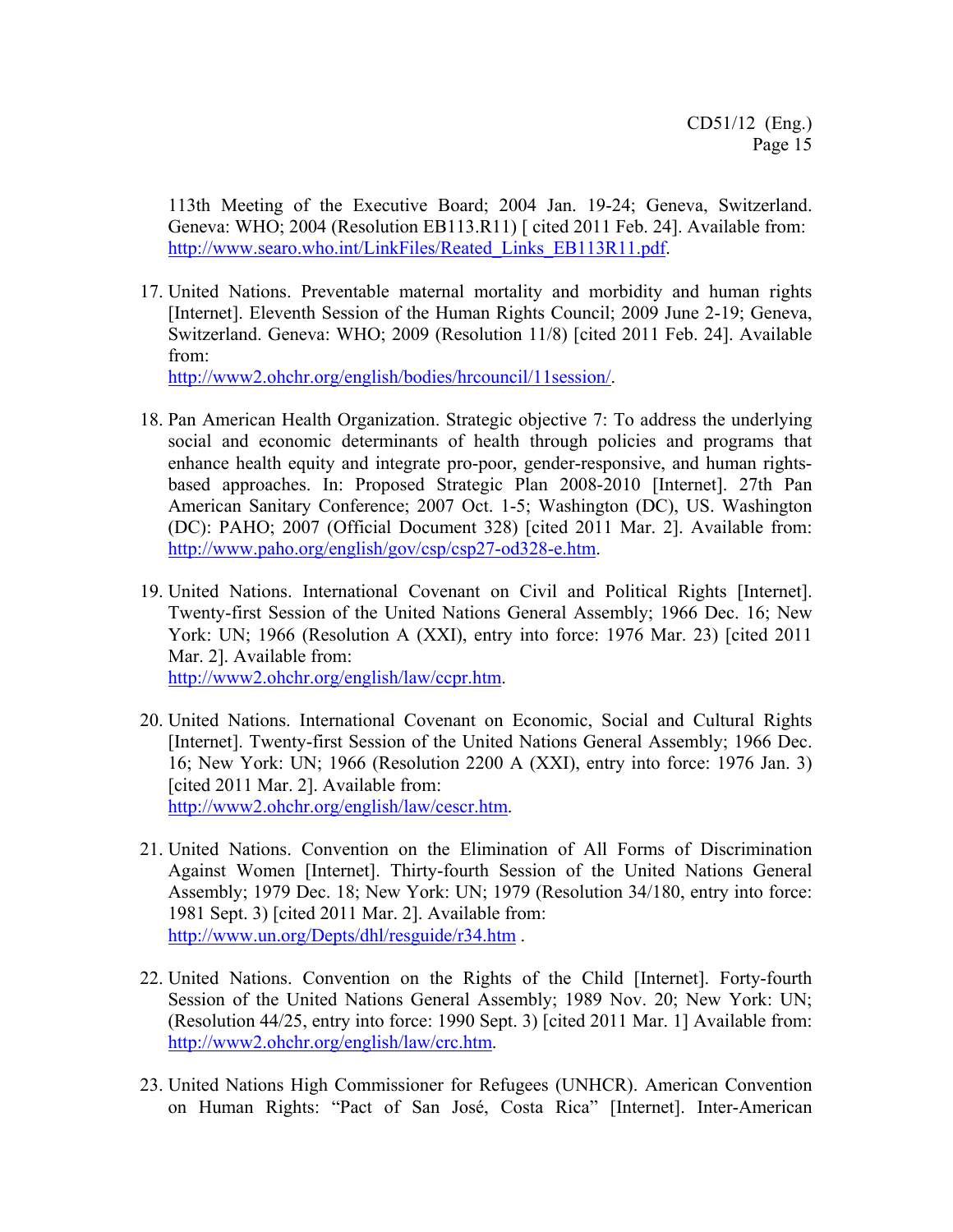Specialized Conference on Human Rights; 1969 Nov. 22; San Jose, Costa Rica. Depository: General Secretariat of the Organization of American States, Washington (DC), United States (Series on Treaties, No. 36 – UN Registration 8/27/1979 No. 17955). [cited 2011 Mar. 2] Available from:

http://www.unhcr.org/refworld/docid/3ae6b36510.html .

- 24. Organization of American States. Additional Protocol to the American Convention in the Area of Economic, Social and Cultural Rights: Protocol of San Salvador [Internet]. Eighteenth Session of the OAS General Assembly, Inter-American Commission on Human Rights, 1988 Nov. 14-19; San Salvador, El Salvador. Washington (DC): OAS; 1992 (Treaty A/52, entry into force: 1999 Nov. 16.) [cited 2011 Mar. 2]. Available from: http://www.cidh.oas.org/Basicos/English/basic5.Prot.Sn%20Salv.htm.
- 25. Pan American Health Organization. Health and human rights [Internet]. 50th Directing Council of PAHO, 62nd Session of the WHO Regional Committee for the Americas; 2010 Sept. 27-Oct. 1; Washington (DC), US. Washington (DC): PAHO; 2010 (Document CD50/12, and Resolution CD50.R8) [cited 2011 Mar. 2]. Available from: http://new.paho.org/hq/index.php?option=com\_content&task=view&id=3149&Itemid

 $=2401\&$ lang=en.

- 26. Regional Working Group for Reducing Maternal Mortality/United Nations Population Fund. Conferencia Regional de Mujeres Líderes: Muerte materna: "Romper el silencio, sumar nuestras voces" [Internet]; 2010 May 27-28; Lima, Peru. UNFPA; 2010 [cited 2011 Feb. 24]. Available from: http://lac.unfpa.org/public/cache/offonce/pid/5692;jsessionid=F8AF32A0363D827C0 EAD33690C9BB8BE.
- 27. Women Deliver. Delivering solutions for girls and women [Internet]. In: The Women Deliver 2010 Conference; 2010 Jun. 9; Washington (DC), US. Washington (DC): Women Deliver [cited 2011 Feb. 24]. Available from: http://www.womendeliver.org/conferences/-2010-conference/.
- 28. Muskoka 2010 G-8 Summit. Major Initiative to improve the health of women and children in the world's poorest regions [Internet]. Muskoka, Ontario, Canada; 2010 Jun. 25-26 [cited 2011 Feb. 24]. Available from: http://www.canadainternational.gc.ca/g82010/index.aspx.
- 29. United Nations. Global Strategy for Women's and Children's Health. [Internet] Secretary General Ban Ki-moon [Internet]. New York: UN; 2010 Sept. 22 [cited 2011 Feb. 24]. Available from: http://www.un.org/spanish/sg/globalstrategy.shtml.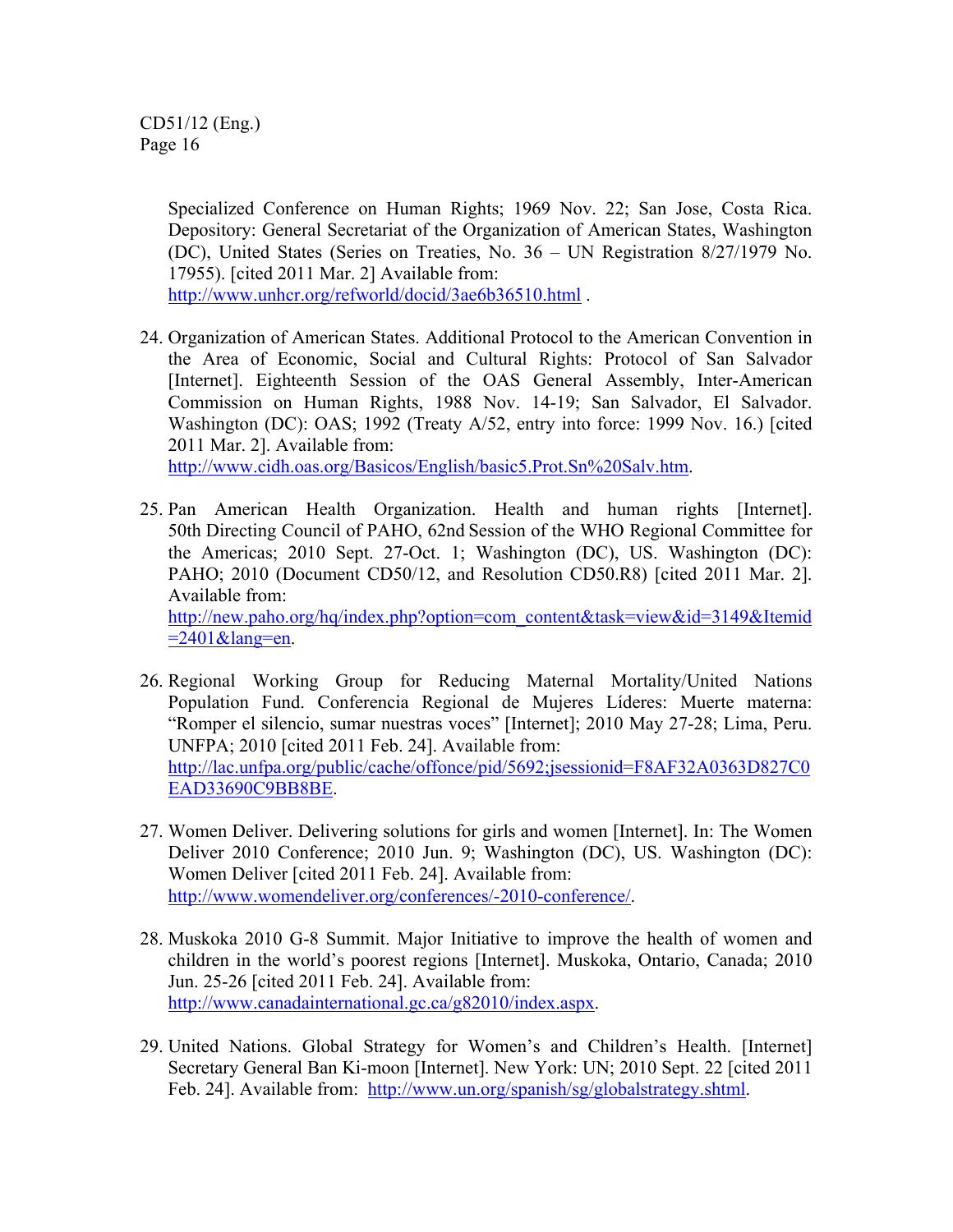- 30. United Nations. Commission on Information and Accountability for Women's and Children's Health. [Internet] Working Group on Accountability for Resources (Final Report) new York: UN; 2011 [cited 2011 Jun 28] Available from: http://www.everywomaneverychild.org/upload/Working Group on Resources Final Paper625267.pdf
- 31. Pan American Health Organization. Health Agenda for the Americas: 2008-2017 presented by the Ministers of Health of the Americas in Panama City, June 2007 [Internet]. Washington (DC), US: PAHO; 2007 [cited 2011 Feb. 24]. Available from: http://www.paho.org/English/DD/PIN/Health\_Agenda.pdf.
- 32. Garcia Moreno C, Jansen H, Ellsberg M, Heise L, Watts C. WHO multi-country study on women's health and domestic violence against women: initial results on prevalence, health outcomes and women's responses. [Internet]. Geneva. Switzerland: World Health Organization; 2005 [cited 2011 Mar. 2]. Available from: http://www.who.int/reproductivehealth/publications/violence/24159358X/en/index.ht ml.
- 33. Garcia-Moreno C, Ed. Addressing violence against women and achieving the Millennium Development Goals. [Internet] Geneva, Switzerland: World Health Organization; 2005 [cited 2011 Mar. 2]. Available from: http://www.who.int/gender/documents/violence/who\_fch\_gwh\_05\_1/en/.
- 34. Campbell J, Garcia-Moreno C, Sharps P. Abuse during pregnancy in industrialized and developing countries. Violence Against Women 2004;10(7):770-789.
- 35. Bowser D, Hill K. Exploring Evidence for disrespect and Abuse in Facility-Based Childbirth. Report of a Landscape Analysis. USAID-TRAction Project, Harvard School of Public Health, University Research Co., LLC. [Internet]. 2010. [cited 2011 August 4]. Available from: http://www.tractionproject.org/sites/default/files/upload/RFA/Respectful%20Care%2 0at%20Birth%209-20-101%20Final.pdf
- 36. Heise L, Garcia-Moreno C. In: Krug EG, Dahlberg LL, Mercy JA, Zwi AB, Lozano R. (eds.). World report on violence and health. [Internet]. Geneva, Switzerland: WHO; 2002 pp. 95-124. [cited 2011 Mar. 2]. Available from: http://www.who.int/violence\_injury\_prevention/violence/world\_report/en/full\_en.pdf
- 37. World Health Organization. Unsafe Abortion. Global and regional estimates of the incidence of unsafe abortion and associated mortality in 2008. Sixth edition. [Internet]. Geneva, Switzerland: WHO; 2008 [cited 2011 Aug. 4]. Available from: http://whqlibdoc.who.int/publications/2011/9789241501118\_eng.pdf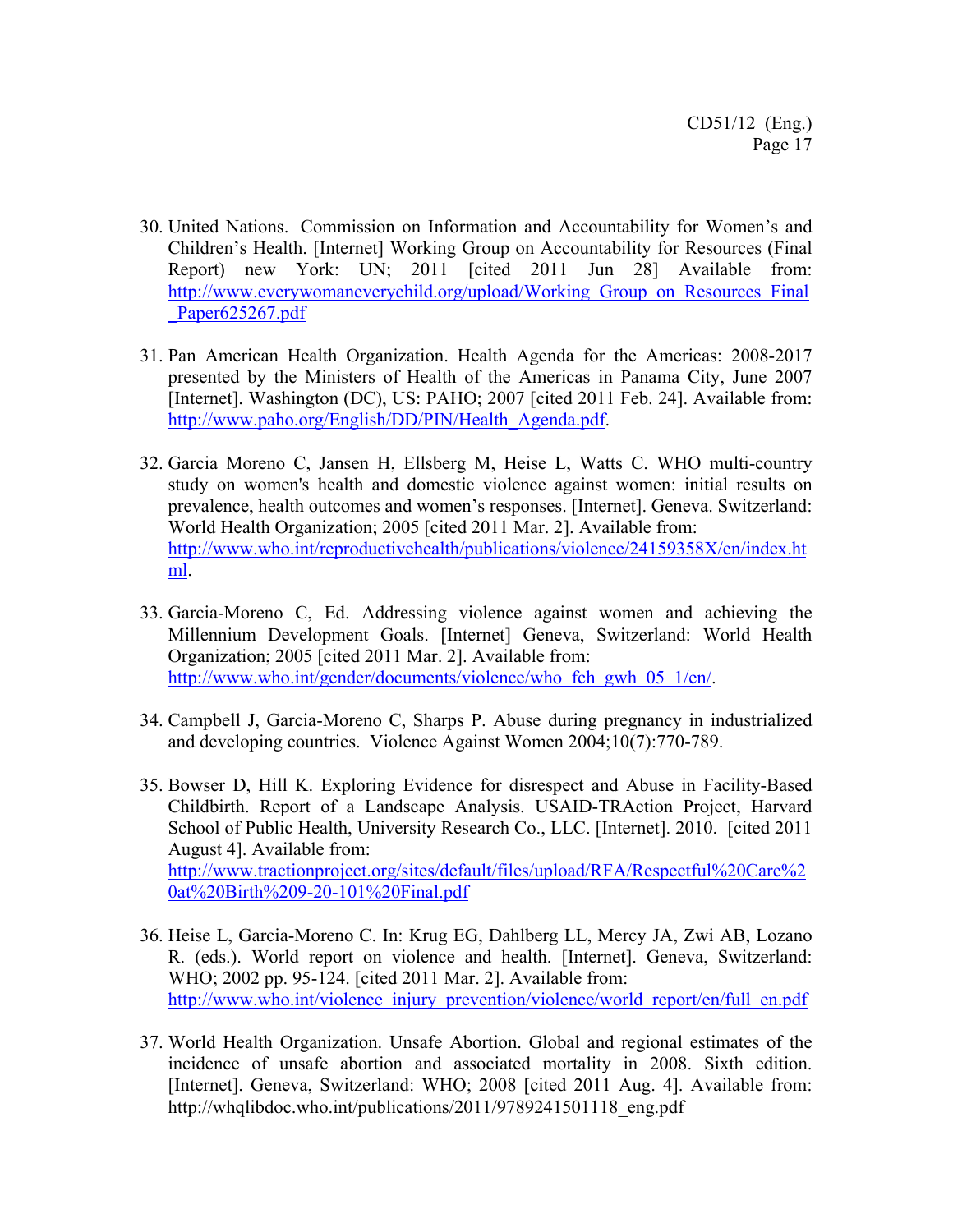- 38. Abou-Zahr C, Wardlaw T. Antenatal care in developing countries: promises, achievements and missed opportunities: an analysis of trends, levels and differentials: 1990-2001 [Internet]. Geneva, Switzerland: WHO; 2003 [cited 2011 Mar. 2]. Available from: http://whqlibdoc.who.int/publications/2003/9241590947.pdf.
- 39. Ministerio da Saude. Tematico Saude da Mulher / Brasil. Ministério da Saúde. Brasília. OPAS, [Internet] 2007 [cited 2011 Aug. 4]. Available from: http://www.fiocruz.br/redeblh/media/painelmulher.pdf
- 40. Villar J, Valladares E, Wojdyla D, et al. WHO 2005 global survey on maternal and perinatal health research group. Caesarean delivery rates and pregnancy outcomes: the 2005 WHO global survey on maternal and perinatal health in Latin America. Lancet. 2006;367(9525):1819-29
- 41. World Health Organization. Global Survey on Maternal and Perinatal Health Research Group. Maternal near miss and maternal death in the World Health Organization's 2005 global survey on maternal and perinatal health. *Bull World Health Organ.* [Internet] 2010;88(2):113-119 [cited 2011 Feb. 24]. Available from: http://www.scielosp.org/pdf/bwho/v88n2/v88n2a12.pdf.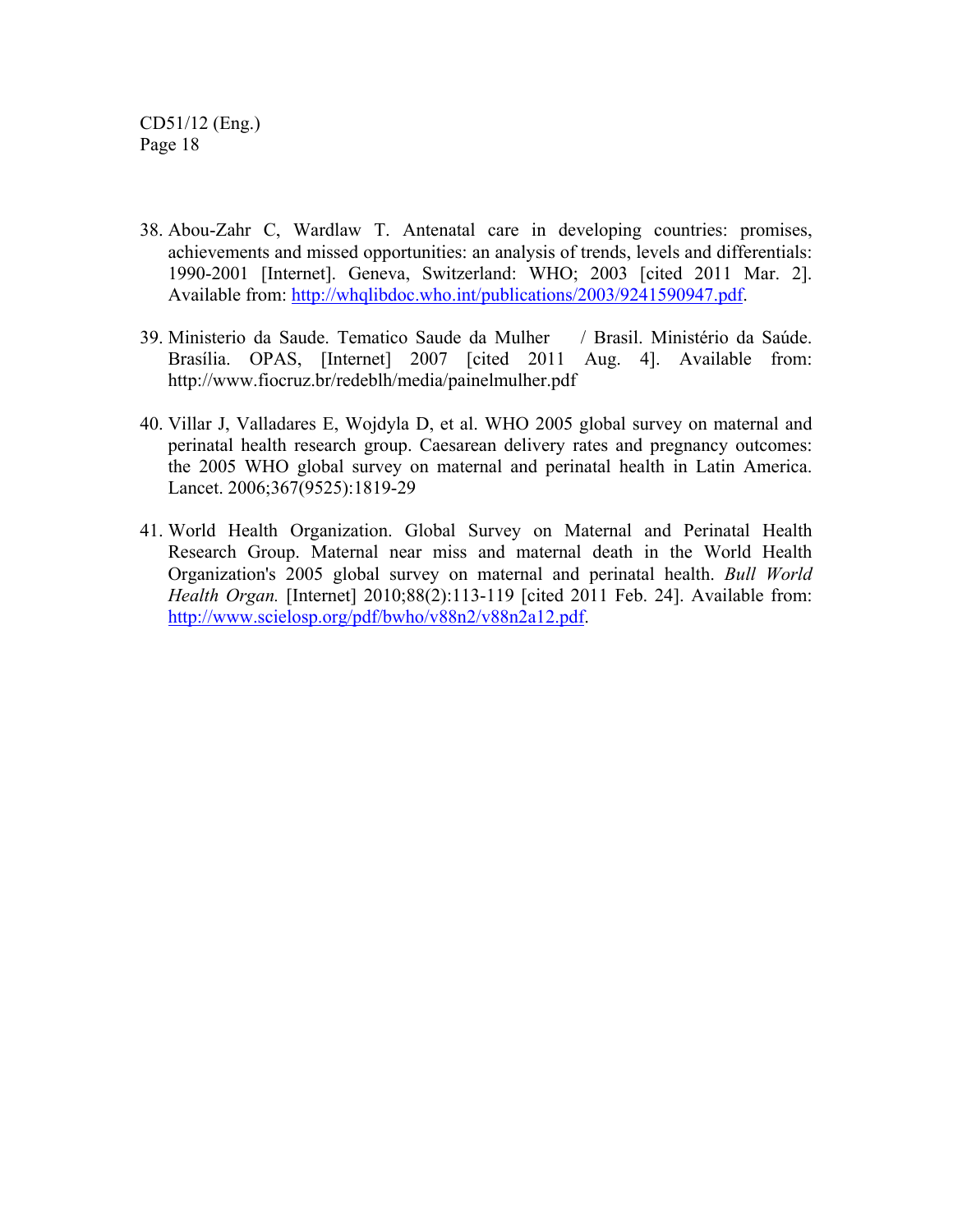# CD51/12 (Eng.) Annex A

| Strategic area                                                                                                                  | <b>Effective interventions</b>                                                                                                                                                                                                                                                                                                                                                                                                                                                                                                                                          | <b>Indicators</b>                                                                                                                                                                                                                                                                                                                                                                                                                                                                                                                                                                                                                                                                                                                                                                                                                                                                                                                                                                                                                                                                                                                                                                                                                                                                                                                                                                                                                                                |
|---------------------------------------------------------------------------------------------------------------------------------|-------------------------------------------------------------------------------------------------------------------------------------------------------------------------------------------------------------------------------------------------------------------------------------------------------------------------------------------------------------------------------------------------------------------------------------------------------------------------------------------------------------------------------------------------------------------------|------------------------------------------------------------------------------------------------------------------------------------------------------------------------------------------------------------------------------------------------------------------------------------------------------------------------------------------------------------------------------------------------------------------------------------------------------------------------------------------------------------------------------------------------------------------------------------------------------------------------------------------------------------------------------------------------------------------------------------------------------------------------------------------------------------------------------------------------------------------------------------------------------------------------------------------------------------------------------------------------------------------------------------------------------------------------------------------------------------------------------------------------------------------------------------------------------------------------------------------------------------------------------------------------------------------------------------------------------------------------------------------------------------------------------------------------------------------|
| 1. Prevention of<br>unwanted<br>pregnancies and<br>resulting<br>complications.                                                  | Increase contraceptive<br>$\bullet$<br>coverage (including use<br>of emergency<br>contraceptive methods)<br>and the availability of<br>family planning<br>counseling prior to<br>conception and after an<br>obstetric event.                                                                                                                                                                                                                                                                                                                                            | Rate of use of modern contraceptive methods<br>by women of reproductive age, with a<br>breakdown by age group and urban/rural<br>residence. (Baseline: 60%. Target: 70%.)<br>Number of countries that have national data on<br>$\bullet$<br>postpartum and/or post-abortion contraceptive<br>counseling and provision of contraceptives by<br>their health services. (Baseline: to be<br>determined. Target: 90%.)<br>Percentage of deaths in women due to abortion<br>$\bullet$<br>reduced by 50%. (Baseline: 13%. Target: 7%.)                                                                                                                                                                                                                                                                                                                                                                                                                                                                                                                                                                                                                                                                                                                                                                                                                                                                                                                                 |
| 2. Universal access<br>to affordable,<br>high-quality<br>maternity services<br>within the<br>coordinated health<br>care system. | Access to affordable,<br>$\bullet$<br>high-quality<br>preconception, antenatal,<br>childbirth, and post-<br>partum care, by level of<br>maternal and perinatal<br>care considering a<br>regionalized approach<br>within the framework of<br>the regionalization of<br>maternal and perinatal<br>care.<br>Maternity waiting homes,<br>$\bullet$<br>as appropriate.<br>Use of evidence-based<br>$\bullet$<br>practices.<br>Timely referral and<br>$\bullet$<br>counter-referral.<br>Prevention and detection<br>$\bullet$<br>of intrafamily violence<br>during pregnancy. | • Number of countries with 70% coverage of<br>four or more antenatal visits. (Baseline: 50%.<br>Target: 90%.)<br>Institutional coverage of deliveries. (Baseline:<br>89.8%. Target: 93%.)<br>Number of countries that have at least 60%<br>$\bullet$<br>coverage for postpartum visit at seven days<br>after delivery. (Baseline: to be determined.<br>Target: 80%.)<br>Number of countries that use oxytocics in 75%<br>$\bullet$<br>of institutional births during the third-stage of<br>labor, once the umbilical cord has ceased to<br>pulse. (Baseline: to be determined. Target:<br>$90\%$ .)<br>Number of countries that use magnesium<br>$\bullet$<br>sulfate, in addition to interrupting the<br>pregnancy, in 95% of cases of severe<br>preeclampsia/eclampsia in institutional births.<br>(Baseline: to be determined. Target: 90%.)<br>Number of countries with safe blood available<br>$\bullet$<br>in 95% of the facilities that provide emergency<br>childbirth care. (Baseline: to be determined.<br>Target: 100%.)<br>Number of countries monitoring intrafamily<br>violence during pregnancy in 95% of<br>institutional births. (Baseline: to be<br>determined. Target: 80%.)<br>Number of countries with C-section rate above<br>20% that reduce their C-section rate by at least<br>20% by 2017. (Baseline: 17. Target: 100%.)<br>Number of countries with maternal deaths due<br>$\bullet$<br>to obstructed labor (Baseline 15. Target: 0.) |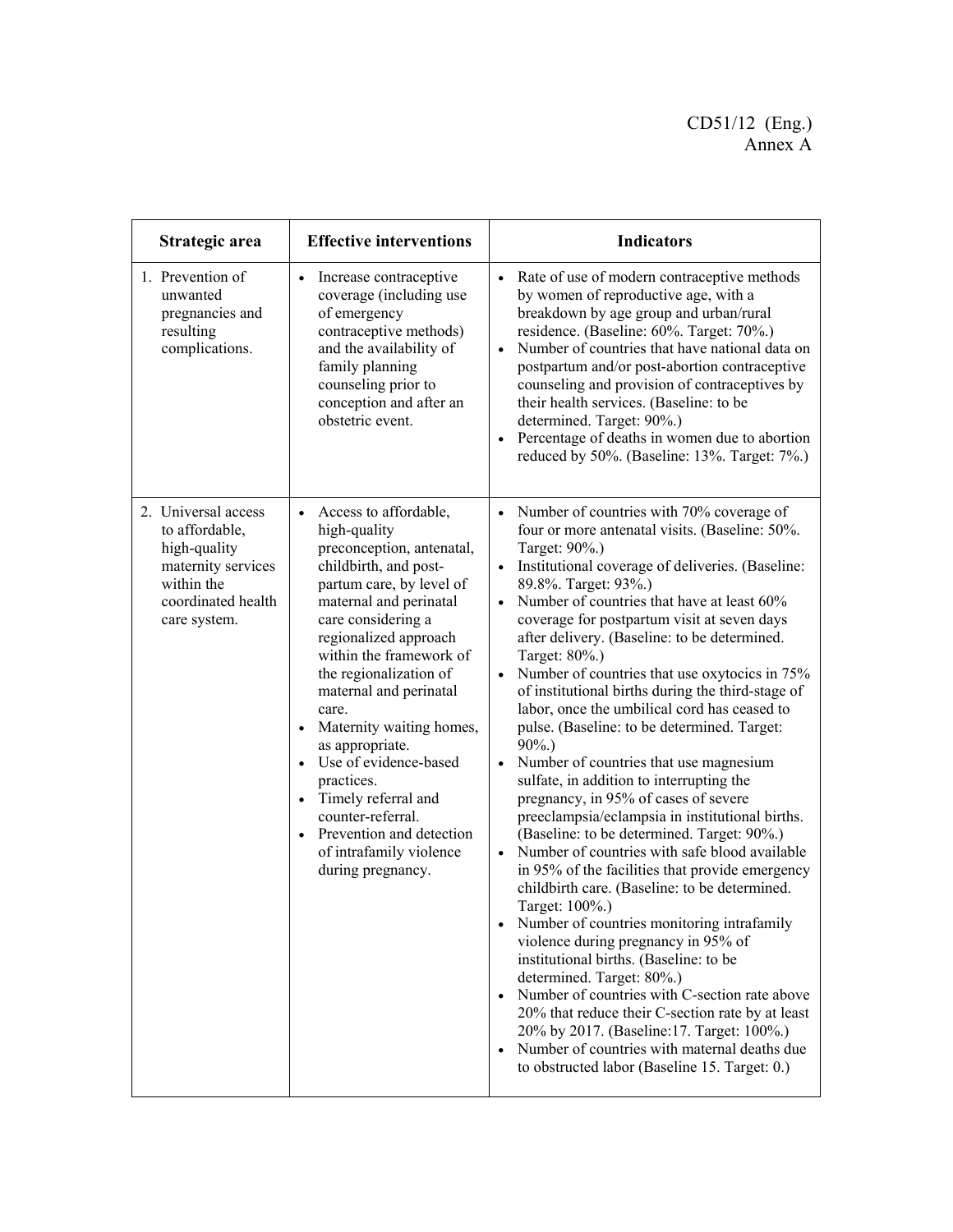| Strategic area                                                  | <b>Effective interventions</b>                                                                                                                                                                                                                                                                                    | <b>Indicators</b>                                                                                                                                                                                                                                                                                                                                                                                                                                                                                                                                                                                                                                                                                                                                                                                                                                 |
|-----------------------------------------------------------------|-------------------------------------------------------------------------------------------------------------------------------------------------------------------------------------------------------------------------------------------------------------------------------------------------------------------|---------------------------------------------------------------------------------------------------------------------------------------------------------------------------------------------------------------------------------------------------------------------------------------------------------------------------------------------------------------------------------------------------------------------------------------------------------------------------------------------------------------------------------------------------------------------------------------------------------------------------------------------------------------------------------------------------------------------------------------------------------------------------------------------------------------------------------------------------|
| 3. Skilled human<br>resources.                                  | Increase the availability<br>$\bullet$<br>of skilled health workers<br>for preconception,<br>antenatal, childbirth, and<br>postpartum care in basic<br>and emergency obstetric<br>units.<br>Increase the 24-hour<br>$\bullet$<br>availability of staff to<br>attend births and handle<br>obstetric complications. | Number of countries that have 80% coverage<br>$\bullet$<br>of childbirth care provided by skilled<br>personnel, as defined by WHO. (Baseline: 43.<br>Target: 48.)<br>Number of countries that have 80% or higher<br>$\bullet$<br>coverage of postnatal care provided by skilled<br>personnel capable of caring for both mother<br>and newborn, as defined by WHO. (Baseline:<br>23. Target: 48.)<br>Percentage of emergency obstetric care<br>$\bullet$<br>(EmOC) health facilities (basic and<br>comprehensive) that perform an audit of all<br>maternal deaths. (Baseline: to be determined.<br>Target: 90%.)<br>Number of countries that annually present a<br>$\bullet$<br>maternal health report to the public that<br>includes maternal mortality statistics,<br>including the national MMR. (Baseline: to be<br>determined. Target: 100%.) |
| 4. Strategic<br>information for<br>action and<br>accountability | Institute and consolidate<br>$\bullet$<br>perinatal and maternal<br>information and<br>monitoring systems.<br><b>Establish committees</b><br>$\bullet$<br>with community<br>participation to analyze<br>maternal mortality and<br>provide remedies, as<br>appropriate.                                            | Number of countries where the health system<br>$\bullet$<br>has a functioning perinatal information system.<br>(Baseline: 16. Target: 29.)<br>Number of countries where the health system<br>$\bullet$<br>maintains a registry of severe maternal<br>morbidity. (Baseline: to be determined. Target:<br>$80\%$ .)<br>Number of countries whose coverage of<br>$\bullet$<br>maternal deaths in vital record systems is 90%<br>or more. (Baseline: to be determined. Target:<br>$100\%$ .)                                                                                                                                                                                                                                                                                                                                                          |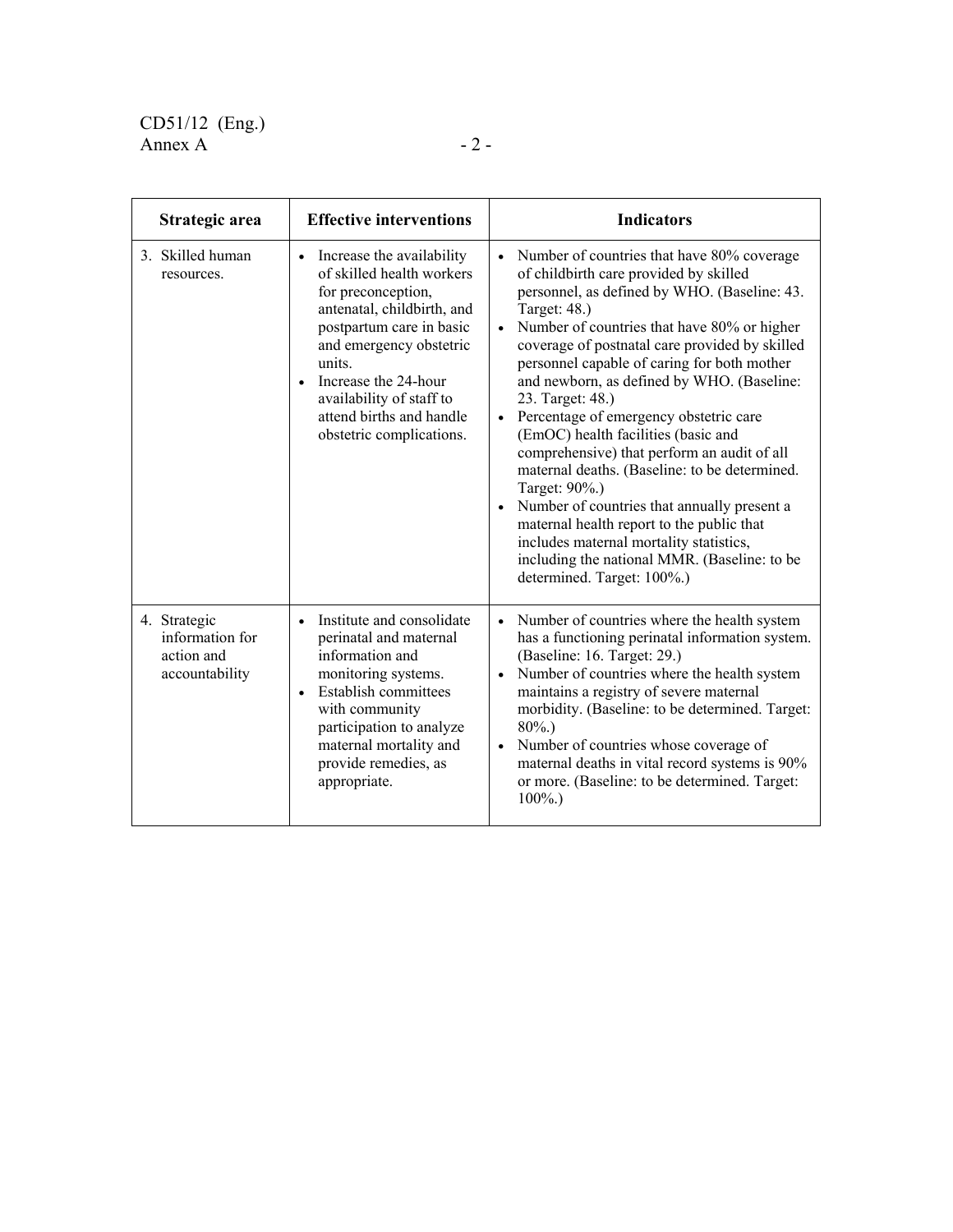

PAN AMERICAN HEALTH ORGANIZATION WORLD HEALTH ORGANIZATION



# **51st DIRECTING COUNCIL 63rd SESSION OF THE REGIONAL COMMITTEE**

*Washington, D.C., USA, 26-30 September 2011*

CD51/12 (Eng.) Annex B ORIGINAL: SPANISH

# *PROPOSED RESOLUTION*

# **PLAN OF ACTION TO ACCELERATE THE REDUCTION OF MATERNAL MORTALITY AND SEVERE MATERNAL MORBIDITY**

# *THE 51st DIRECTING COUNCIL***,**

 Having reviewed the Director's report, Plan of Action to Accelerate the Reduction of Maternal Mortality and Severe Maternal Morbidity (Document CD51/12);

 Taking into account the proposed international mandates in the Regional Plan of Action to Reduce Maternal Mortality in the Americas (document CSP23/10 [1990]); the resolution "Population and Reproductive Health" (CSP25.R13 [1998]); the Regional Strategy for Maternal Mortality and Morbidity Reduction (CSP26/14 [2002]); Resolutions WHA55.19 (2002), WHA57.13 (2004), and EB113.R11 (2004) on CE148.R14 (Eng.) Page 2 reproductive health, adopted by the World Health Assembly and the WHO Executive Board, respectively; the forums of Nairobi, Kenya (1987), Cairo, Egypt (1994), Beijing, China (1995); the Millennium Declaration (2000), and the Health Agenda for the Americas 2008-2017;

 Taking into account Resolution R11/8 of the Human Rights Council of the United Nations (2009), Resolution CD50.R8 of the 50th Directing Council of PAHO (2010), and the technical document "Health and Human Rights" (CD50/12), as well as the high degree of complementarity between this plan and other objectives established in the PAHO Strategic Plan 2008-2012, Amended (Official Document 328 [2009]);

 Considering the Global Strategy for Women's and Children's Health, launched by the United Nations Secretary-General in 2010 and the recommendations of the Commission on Information and Accountability for Women's and Children's Health;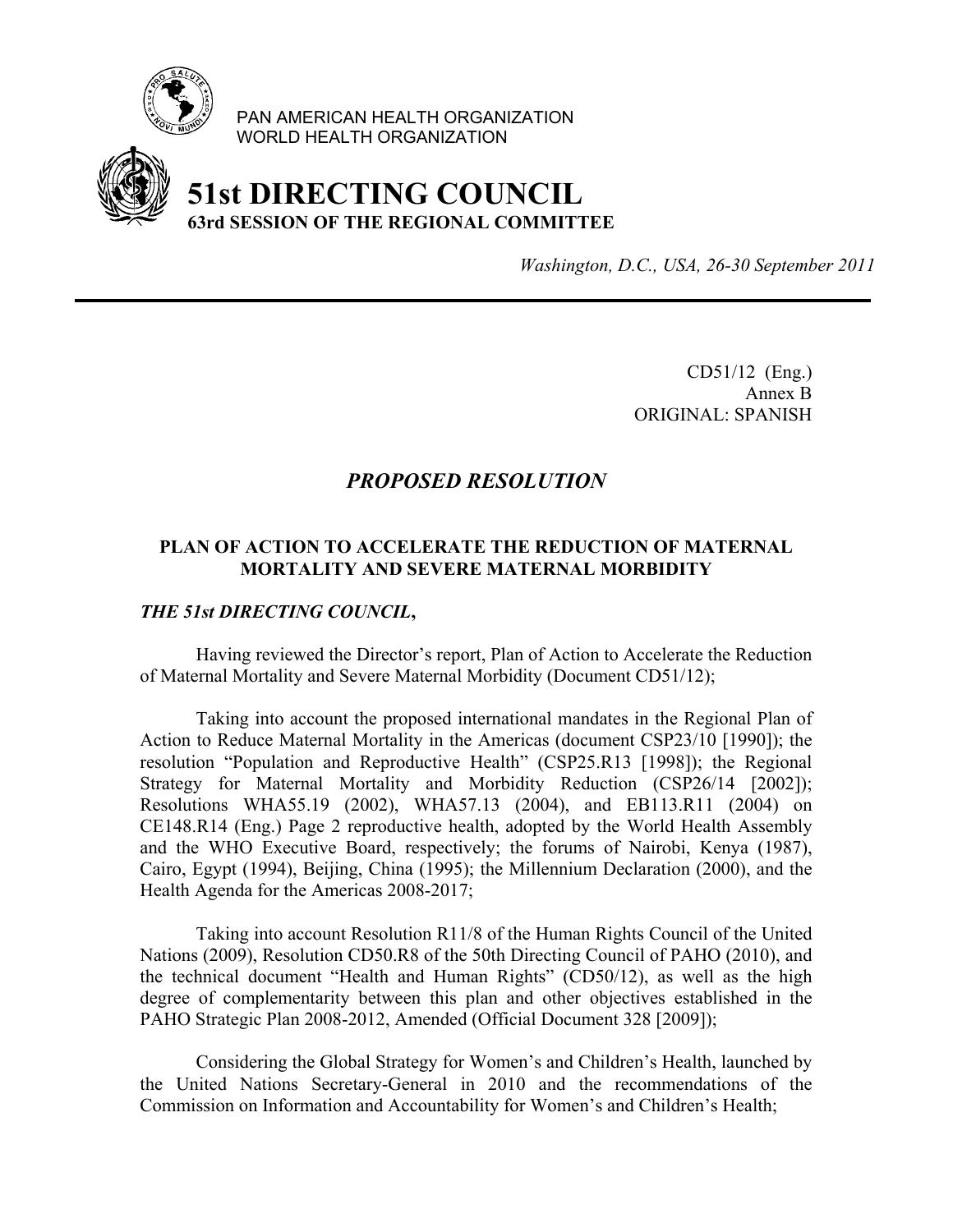Emphasizing that maternal mortality is a manifestation of inequity that affects every country in the Region, that there are cost-effective interventions within the sector to effect the desired reduction that are capable of having a real impact within a short timeframe;

 Considering the importance of having a plan of action that makes it possible for Member States to respond effectively and efficiently,

### *RESOLVES:*

1. To endorse the present Plan of Action to Accelerate the Reduction of Maternal Mortality and Severe Maternal Morbidity and to further its consideration in policies, plans, and development programs, as well as in proposals and discussions of national budgets, allowing them to address the issue of improving maternal health.

- 2. To urge the Member States to:
- (a) consider the Health Agenda for the Americas 2008-2017 and the call by the United Nations Secretary General in 2010 to implement a plan to help reduce maternal mortality;
- (b) adopt national policies, strategies, plans, and programs that increase women's access to culturally appropriate, quality health services adapted to their needs, including in particular promotion and prevention programs based on primary health care provided by skilled personnel, that integrate preconceptional (including family planning), pregnancy, delivery, and postpartum care, in which, moreover, all of these services are free for the most vulnerable populations;
- (c) promote a dialogue between institutions in the public and private sector and civil society to prioritize women's lives as a human rights and development issue;
- (d) promote the empowerment of women and the participation and co-responsibility of men in sexual and reproductive health;
- (e) adopt a human resources policy that addresses the issue of quantity and quality to respond to the needs of women and newborns, involving entities that train and credential human resources;
- (f) improve the capacity to generate information and research on sexual and reproductive health, maternal mortality, and severe maternal morbidity for the development of evidence-based strategies that permit monitoring and evaluation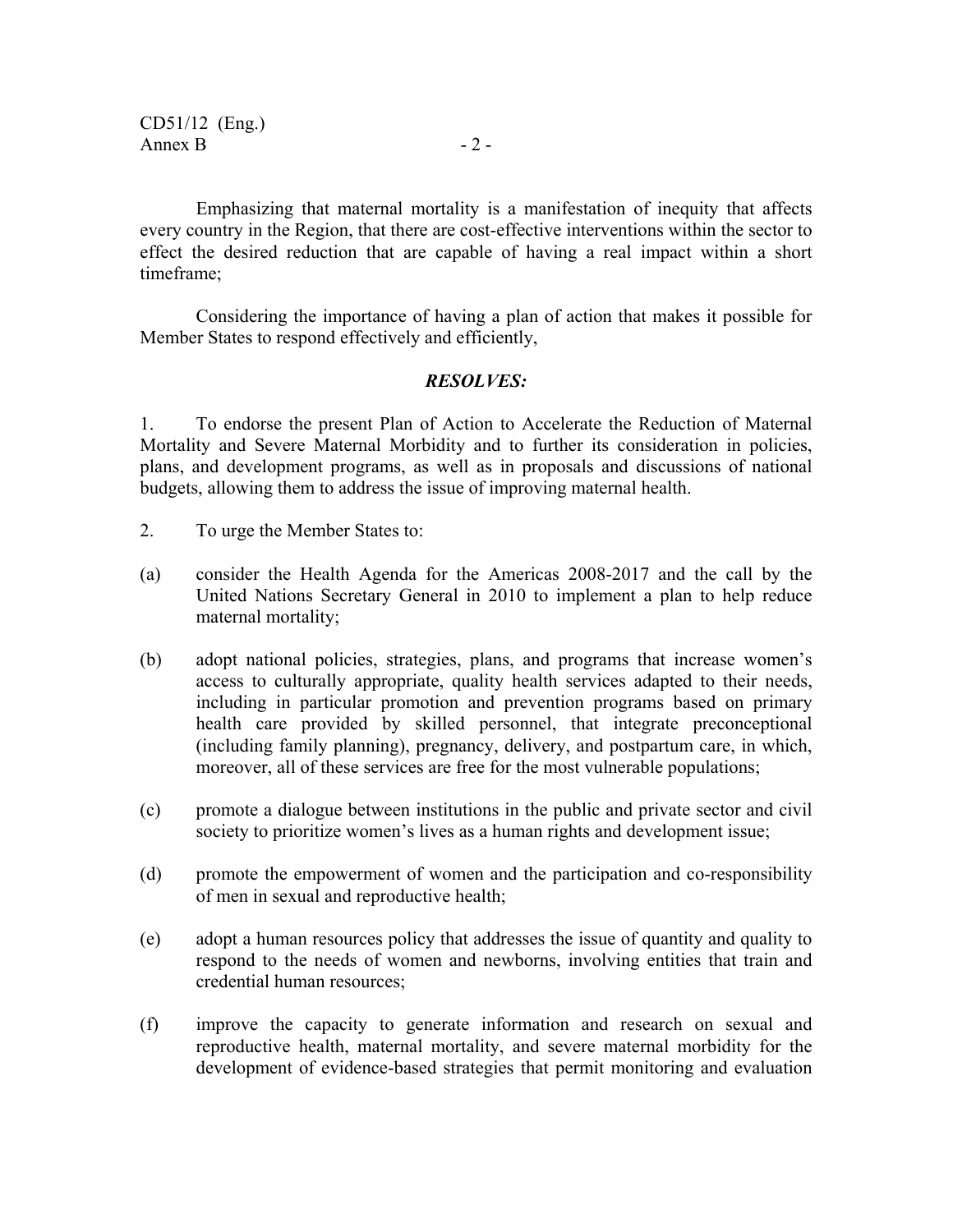of their results, in keeping with the recommendations of the Commission on Information and Accountability for Women's and Children's Health;

- (g) undertake internal review and analysis of the relevance and viability of this plan in the national context, based on national priorities, needs, and capacities;
- (h) advocate for dedicated public budgets, where applicable, based on strategic results, aimed at improving the coverage and quality of care for women and children;
- (i) promote the development of social protection programs for women and children.
- 3. To request the Director to:
- (a) support the Member States in implementing the present Plan of Action, in keeping with their needs and their particular demographic and epidemiological characteristics;
- (b) promote implementation and coordination of this Plan of Action, ensuring its horizontal nature through programs, the Organization's various regional and subregional offices, and collaboration with and among the countries in the design of strategies and sharing of resources and capacities to implement their women's health plans;
- (c) promote and strengthen information systems and maternal health surveillance, including a regional repository available to all stakeholders, and encourage operations research to design relevant strategies and carry out interventions based on the Region's specific needs and contexts;
- (d) support the Member States in developing and creating capacities for training appropriately distributing of maternal and neonatal health personnel;
- (e) consolidate and strengthen technical cooperation with the committees, organs, and rapporteurships of the United Nations and Inter-American bodies, in addition to promoting partnerships with other international and regional organizations, scientific and technical institutions, organized civil society, the private sector and others, within the framework of the Regional Working Group for the Reduction of Maternal Mortality;
- (f) report periodically to the Governing Bodies on progress and constraints in implementing the Plan of Action, as well as on changes made in the Plan to adaptit, as necessary, to new circumstances and needs.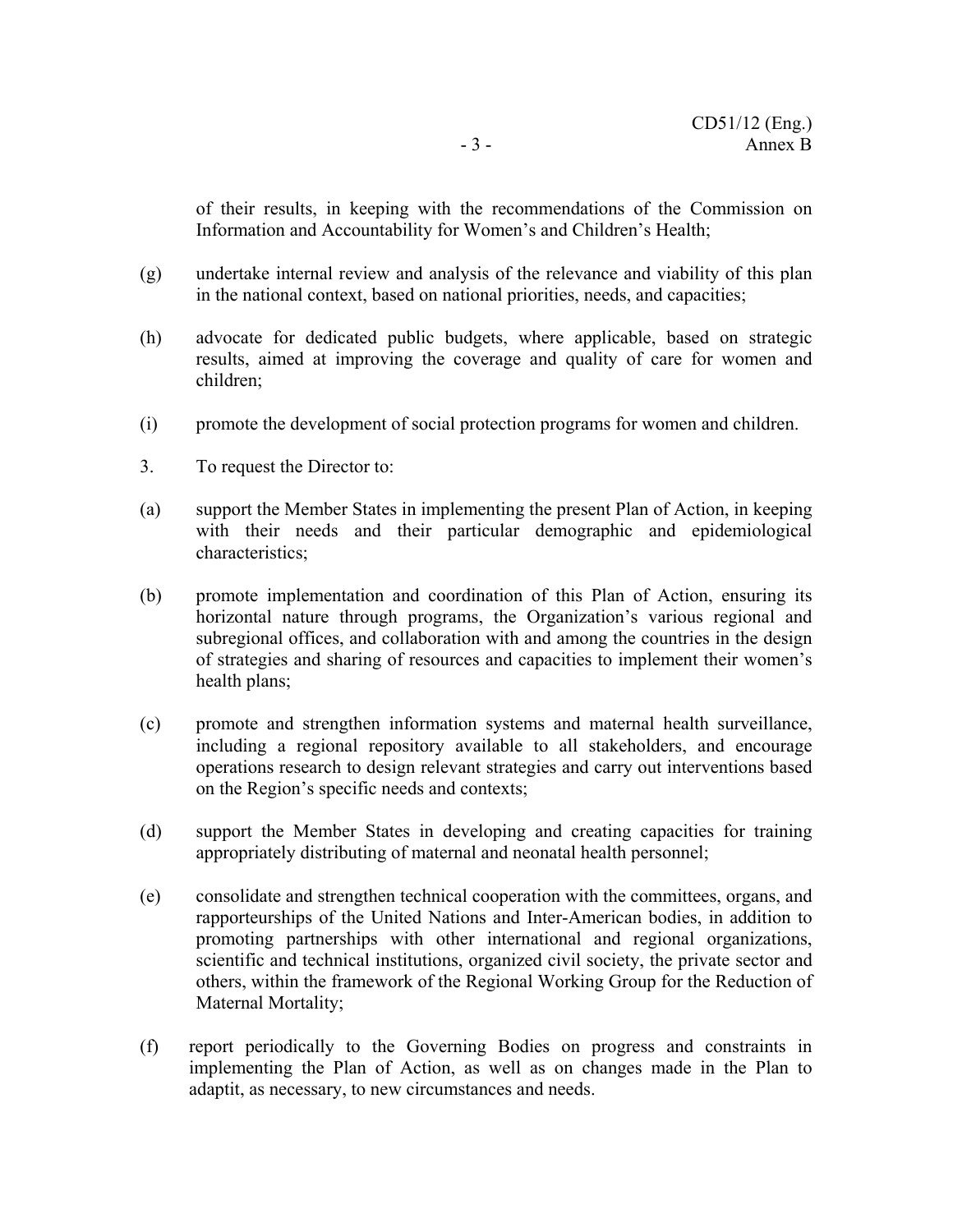

PAN AMERICAN HEALTH ORGANIZATION *Pan American Sanitary Bureau, Regional Office of the*

WORLD HEALTH ORGANIZATION

CD51/12 (Eng.) Annex C

# **Report on the Financial and Administrative Implications for the Secretariat of the Proposed Resolution**

**1. Agenda item:** Item 4:9: Plan of Action to Accelerate the Reduction of Maternal Mortality and Severe Maternal Morbidity

# **2. Linkage to Program Budget:**

#### **(a) Area of work:**

**Strategic Objective 4:** "To reduce morbidity and mortality and improve health during key stages of life such as pregnancy, childbirth, the neonatal period, childhood, and adolescence, and improve sexual and reproductive health and promote active and healthy aging for all individuals."

- RER 4.1 Member States supported through technical cooperation to develop comprehensive policies, plans, and strategies that promote universal access to a continuum of care throughout the life course; to integrate service delivery; and to strengthen coordination with civil society, the private sector, and partnerships with UN and Inter-American system agencies (e.g., NGOs).
- RER 4.2 Member States supported through technical cooperation to strengthen national/ local capacities to produce new evidence and interventions; and to improve the surveillance and information systems in sexual and reproductive health, and in maternal, neonatal, child, adolescent, and older adult health.
- RER 4.3 Member States supported through technical cooperation to reinforce actions that ensure skilled care for every pregnant woman and every newborn, through childbirth and the postpartum and postnatal periods.
- RER 4.4 Member States supported through technical cooperation to improve neonatal health.
- RER 4.6 Member States supported through technical cooperation for the implementation of policies and strategies on adolescent health and development.
- RER 4.7 Member States supported through technical cooperation to implement Reproductive Health Strategies to improve antenatal, perinatal, postpartum, and neonatal care, and provide high-quality reproductive health services.

**Strategic Objective 10**: To improve the organization, management, and delivery of health services.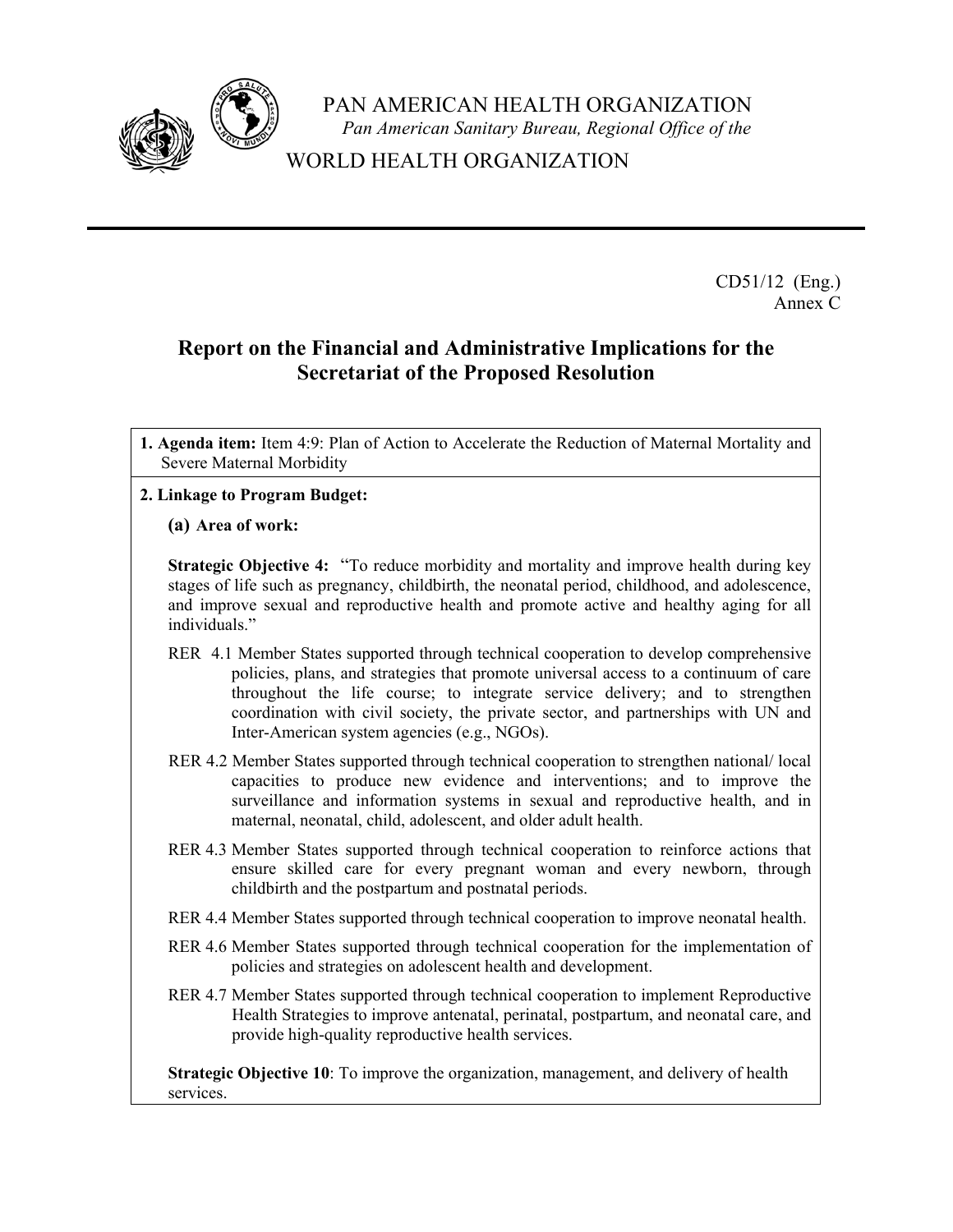RER 10.1 Member States supported through technical cooperation to strengthen health systems based on Primary Health Care, promoting equitable access to health services of good quality, with priority given to vulnerable population groups.

#### **3. Financial implications of this Agenda item:**

#### **(a) Total estimated cost of implementing the resolution over the full effective period (rounded to the nearest ten million US dollars; includes expenses for personnel and activities).**

The interventions and proposed budgetary impact of this plan of action cannot be shouldered by PAHO alone; consequently, regional, subregional, and national collaboration with other United Nations agencies and other major stakeholders is essential.

The cost of implementing the plan of action is calculated at US\$ 10 million for the entire plan.

This includes maintaining the current staff, hiring additional part-time staff, and carrying out activities at the regional, subregional, and national level.

#### **(b) Estimated cost for the 2012-2013 biennium (rounded to the nearnest 10 million US dollars; includes expenses for personnel and activities):**

US\$ 4 million.

 **(c) Of the estimated cost given in (b), what portion could be subsumed under existing program activities?:** 

\$600,000 can be subsumed under the existing program activities planned for the 2012-2013 biennium.

#### **4. Administrative implications of this Agenda item:**

**(a) Indicate at what levels of the Organization measures will be taken:** 

The work will be undertaken at the country level, and will focus on priority countries and other countries with high maternal mortality figures.

Integration with other programs in the areas of community, family, gender, and indigenous populations, as well as health determinants and health services, will be essential for the Plan.

- **(b) Additional needs for personnel (indicate the additional needs in terms of the equivalent in full-time positions, specifying the profile for such personnel):**
- 1 secretary
- 11 national part-time staff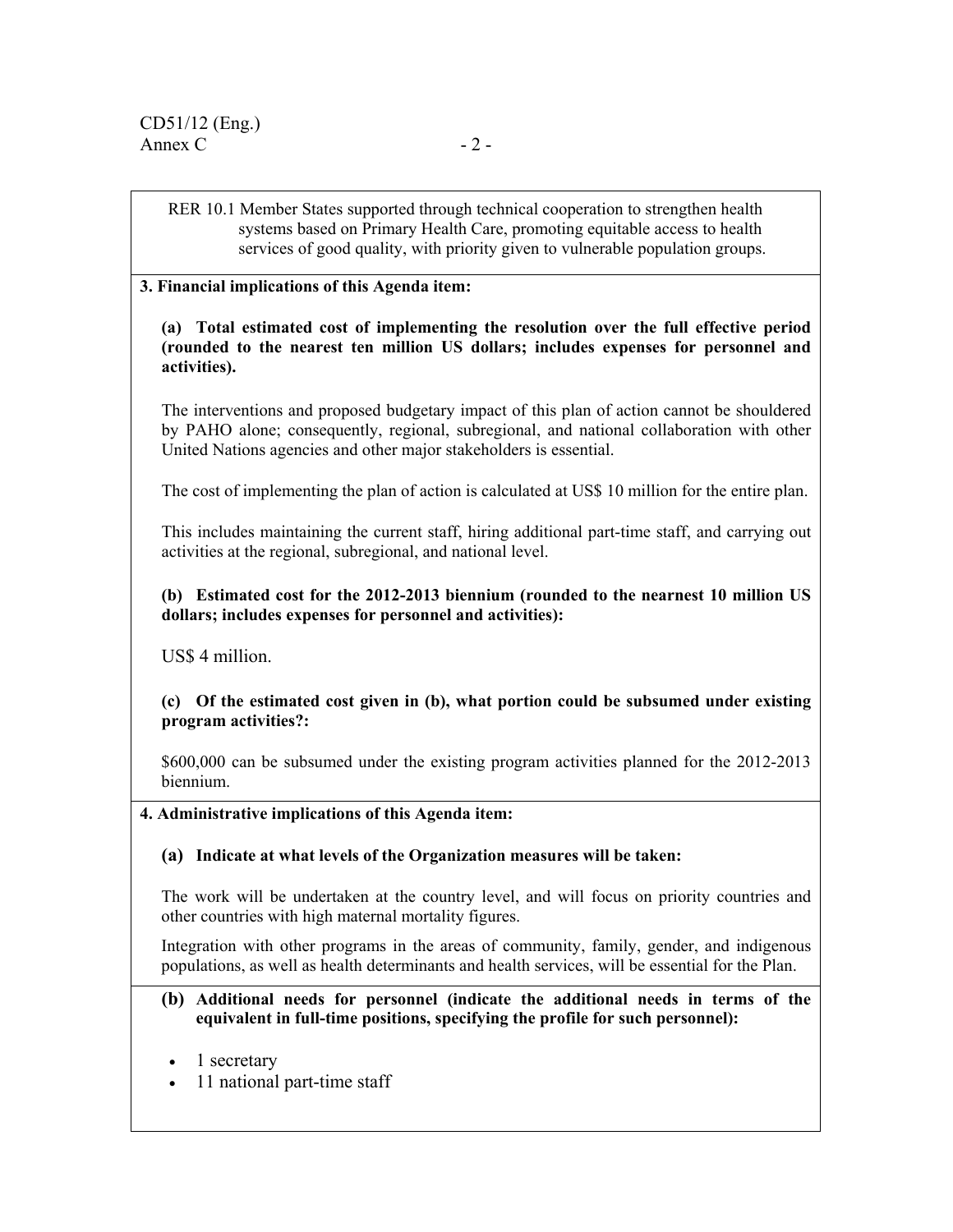#### **(c) Time periods (indicate broad time periods for the implementation and evaluation activitities):**

2011: Approval of the Plan of Action.

2012-2017: Implementation of the Plan (in phases).

Phase 1 (2011): Preparation of the Plan of Action and monitoring strategy in the four languages of the Region, and establish baseline.

Phase 2 (2012-2013): Establish the baseline, organization of two regional meetings (in Spanish and English). Eleven countries with high maternal mortality rates implement the Plan of Action (national meetings and technical support).

Phase 3 (2014-2015): Mid-term evaluation of the period. Eleven countries continue carrying out the Plan of Action, implementation is monitored, and national meetings are held.

Phase 4 (2016-2017): Final evaluation, presentation of results, and recommendations.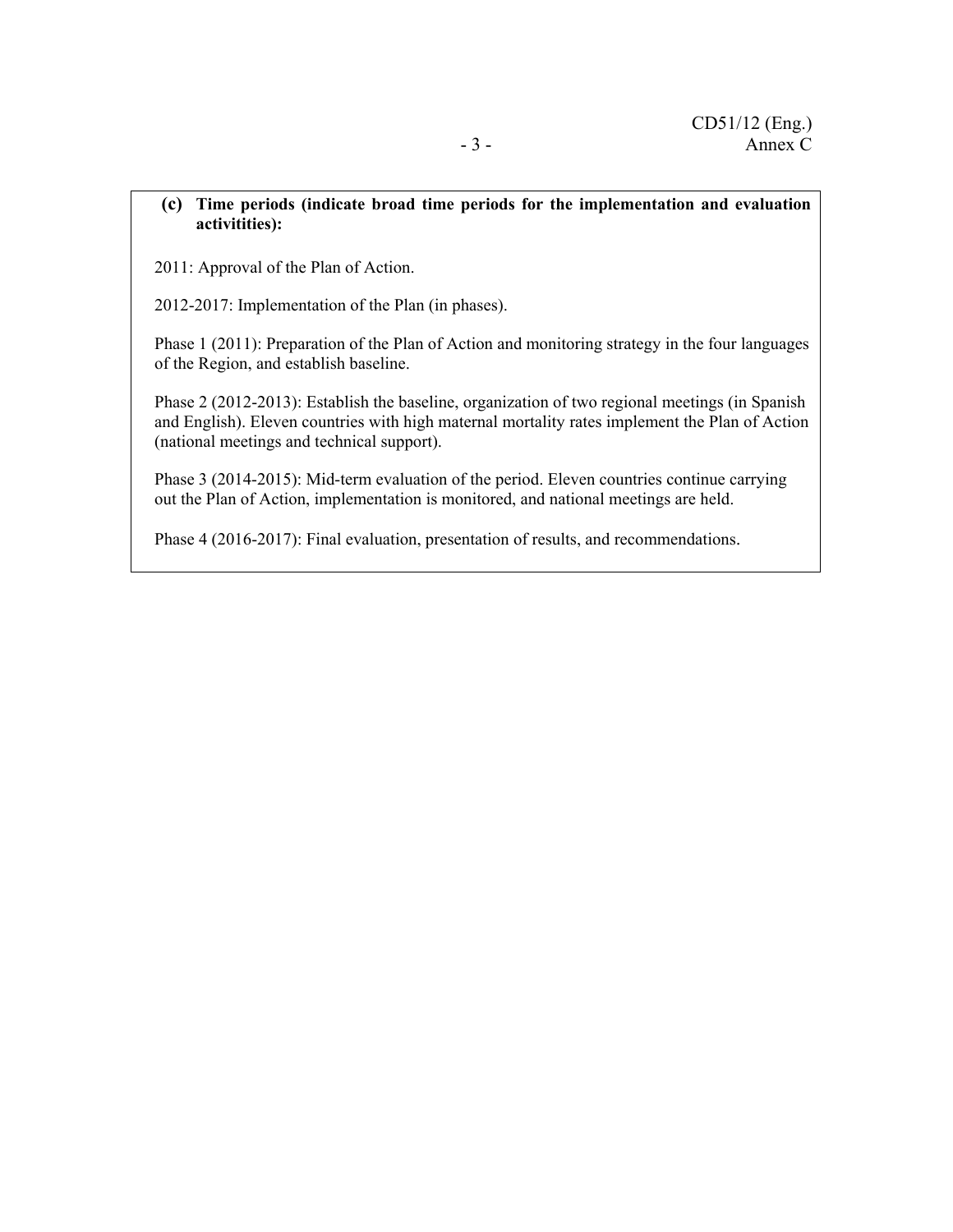

PAN AMERICAN HEALTH ORGANIZATION *Pan American Sanitary Bureau, Regional Office of the*

WORLD HEALTH ORGANIZATION

CD51/12 (Eng.) Annex D

### **ANALYTICAL FORM TO LINK AGENDA ITEM WITH ORGANIZATIONAL MANDATES**

- **1. Agenda item:** 4.9: Plan of Action to Accelerate the Reduction of Maternal Mortality and Severe Maternal Morbidity.
- **2. Responsible unit:** Family and Community Health/The Latin American Center for Perinatology, Women and Reproductive Health (CLAP-SMR).
- **3. Preparing officer:** Collaborative effort of the PAHO/WHO Working Group, United Nations agencies, international experts, and other partners.

# **4. List of collaborating centers and national institutions linked to this Agenda item:**

- National ministries of health, women, education, youth, and social affairs
- Canadian International Development Agency (CIDA, Canada)
- Spanish Agency for International Cooperation and Development (AECID, Spain)
- U.S. Agency for International Development (USAID, United States)
- United Nations Agency for Women (UN Women)
- Swedish International Development Agency (ASDI, Sweden)
- National Research Center for Maternal and Child Health (CENISMI, Dominican Republic)
- Rosarino Center for Perinatal Studies (CREP, Argentina)
- Economic Commission for Latin America and the Caribbean (ECLAC)
- Adolescent and Youth Confederation of Ibero-America and the Caribbean (CODAJIC)
- International Confederation of Midwives (ICM)
- Johns Hopkins Bloomberg School of Public Health (United States)
- Family Care International (United States)
- Latin American Federation of Obstetrics and Gynecology Societies (FLASOG)
- International Federation of Gynecology and Obstetrics (FIGO)
- United Nations Children's Fund (UNICEF)
- United Nations Population Fund (UNFPA)
- Maternal and Perinatal Group of Caldas (Colombia)
- Inter-American Parliamentary Group (GPI) (Panama)
- Alan Guttmacher Institute (United States)
- Maternal and Perinatal Specialized Institute (IEMP) (Peru)
- National Perinatology Institute (INPER) (Mexico)
- National Institutes of Health (NIH) (United States)
- Pathfinder International (United States)
- Population Council (United States)
- University of Antioquia birthing center, Centro Nacer (Colombia)
- University of Cuenca, Institute of Medical Sciences (Ecuador)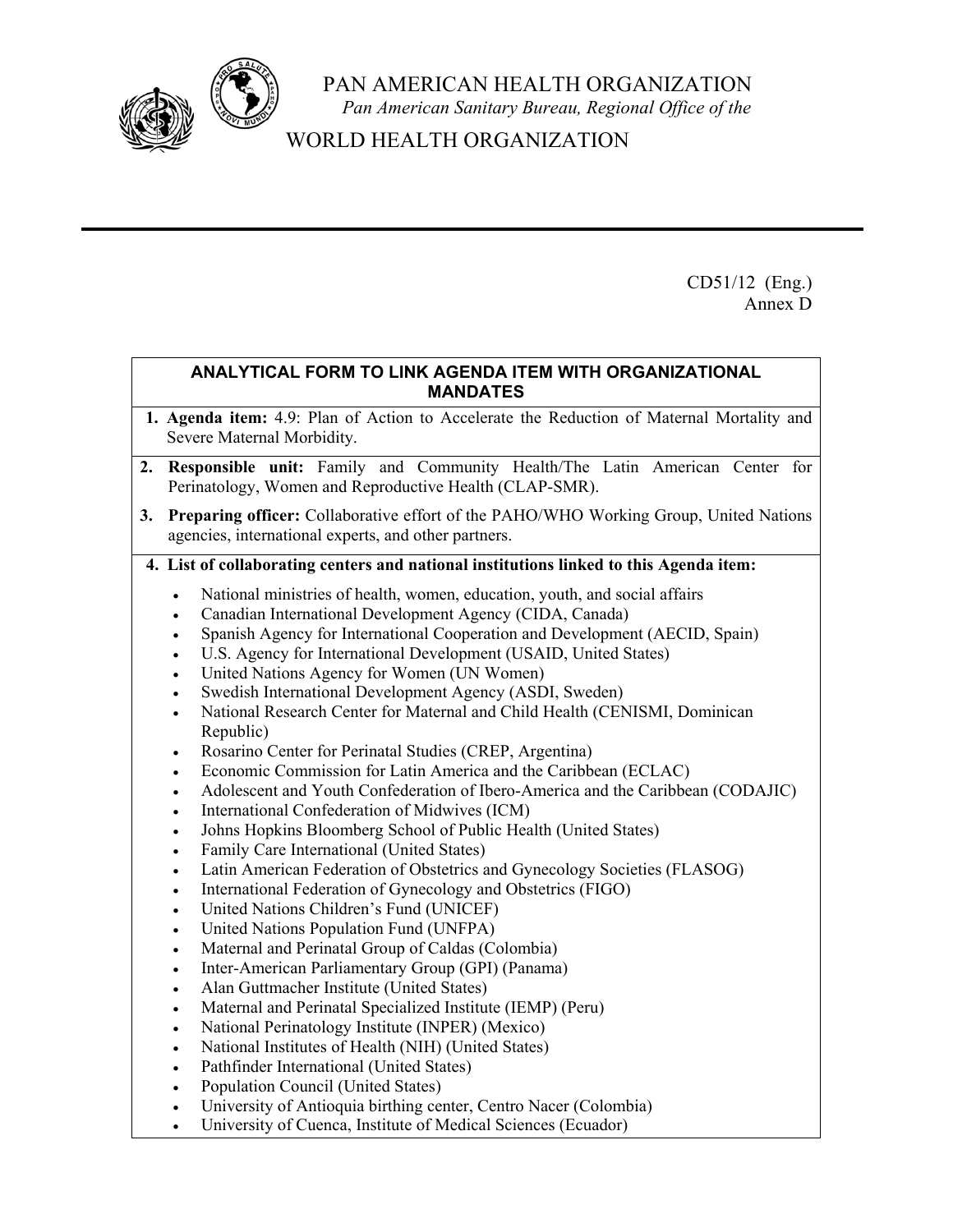- University of Chile (Chile)
- Emory University (United States)
- University of Puerto Rico (United States)
- Universidad del Valle (CEMIYA) (Colombia)

#### **5. Link between Agenda item and Health Agenda for the Americas 2008-2017:**

There are links with paragraphs 2 and 7 of the "Statement of Intent," and with all "Principles and Values" (paragraphs 9 to 12), as well as with the areas of action described in the Health Agenda for the Americas.

#### **Statement of Intent:**

Paragraph 2. The Governments reiterate their commitment to the vision of a region that is healthier and more equitable with regard to health, addresses health determinants, and shows improved access to individual and collective health goods and services – a region where each individual, family and community has the opportunity to develop to its greatest potential.

Paragraph 7. The Governments of the Americas emphasize the importance of ensuring that stakeholders and institutions working in health will benefit from a concise, flexible, dynamic, and high-level health agenda that guides their actions, facilitates the mobilization of resources, and influences health policies in the Region.

#### **Principles and values:**

Paragraph 9. *Human rights, universality, access, and inclusion*. The constitution of the World Health Organization states that: "enjoyment of the highest obtainable standard of health is one of the fundamental rights of every human being, without distinction of race, religion, political belief, economic, or social condition." In order to make this right a reality, the countries should work toward achieving universality, access, integrity, quality, and inclusion in health systems that are available for individuals, families, and communities. Health systems should be accountable to citizens for the achievement of these conditions.

Paragraph 10. *Pan American solidarity*. Solidarity, defined as collaboration among the countries of the Americas to advance shared interests and responsibilities in order to attain common targets, is an essential condition to overcome the inequities with regard to health and to enhance Pan American health security during crises, emergencies, and disasters.

Paragraph 11. *Equity in health*. The search for equity in health is manifested in the effort to eliminate all health inequalities that are avoidable, unjust, and remediable among populations or groups. This search should emphasize the essential need for promoting gender equity in health.

Paragraph 12. *Social participation*. The opportunity for all of society to participate in defining and carrying out public health policies and assessing their outcomes is an essential factor in the implementation and success of the Health Agenda.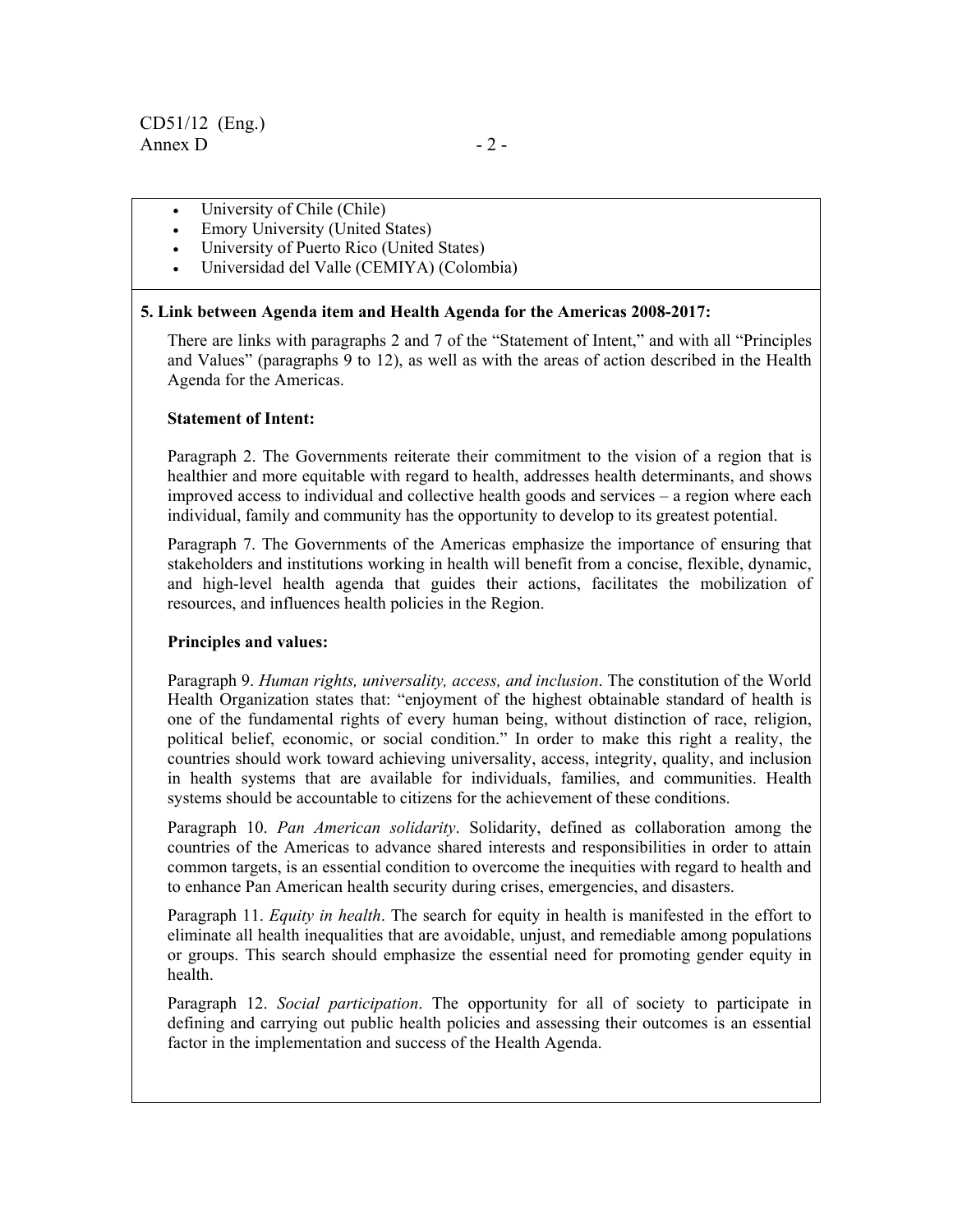#### **Areas of action:**

- Strengthen the national health authority.
- Address health determinants.
- Increase social protection and access to quality health services.
- Reduce health inequalities between countries and inequities within countries
- Reduce disease burden and risks.
- Strengthen the management and development of health workers.
- Take advantage of knowledge, science, and technology.
- Enhance health security.

#### **6. Link between Agenda item and Strategic Plan 2008-2012:**

The action plan is directly linked with Strategic Objective 4: "To reduce morbidity and mortality and improve health during key stages of life including pregnancy, childbirth, the neonatal period, childhood, and adolescence, and improve sexual and reproductive health and promote active and healthy aging for all individuals."

More specifically, this Plan of Action will contribute to achieving the following region-wide expected results: 4.1 "Member States supported through technical cooperation to develop comprehensive policies, plans, and strategies that promote universal access to a continuum of care throughout the life course; to integrate service delivery; and to strengthen coordination with civil society, the private sector, and partnerships with UN and Inter-American system agencies and others (e.g. NGOs)."

4.2 "Member States supported through technical cooperation to strengthen national/local capacity to produce new evidence and interventions, and to improve the surveillance and information systems in sexual and reproductive health, and in maternal, neonatal, child, adolescent, and older adult health."

4.3 "Member States supported through technical cooperation to reinforce actions that ensure skilled care for every pregnant woman and every newborn, through childbirth and the postpartum and postnatal periods."

4.7 "Member States supported through technical cooperation to implement Reproductive Health Strategies to improve antenatal, perinatal, postpartum, and neonatal care, and provide high-quality reproductive health services."

The plan is also linked to Strategic Objective 10: To improve the organization, management, and delivery of health services.

*RER 10.1:* The Member States supported through technical cooperation to ensure equitable access to health care services of good quality, particularly for vulnerable population groups.

#### **7. Best practices in this area and examples from countries within the Region of the Americas:**

In addition to being based on verified successful experiences in the Region, this plan will take advantage of the systematization of the best practices used under the Safe Motherhood Initiative, which is being promoted this year by PAHO.